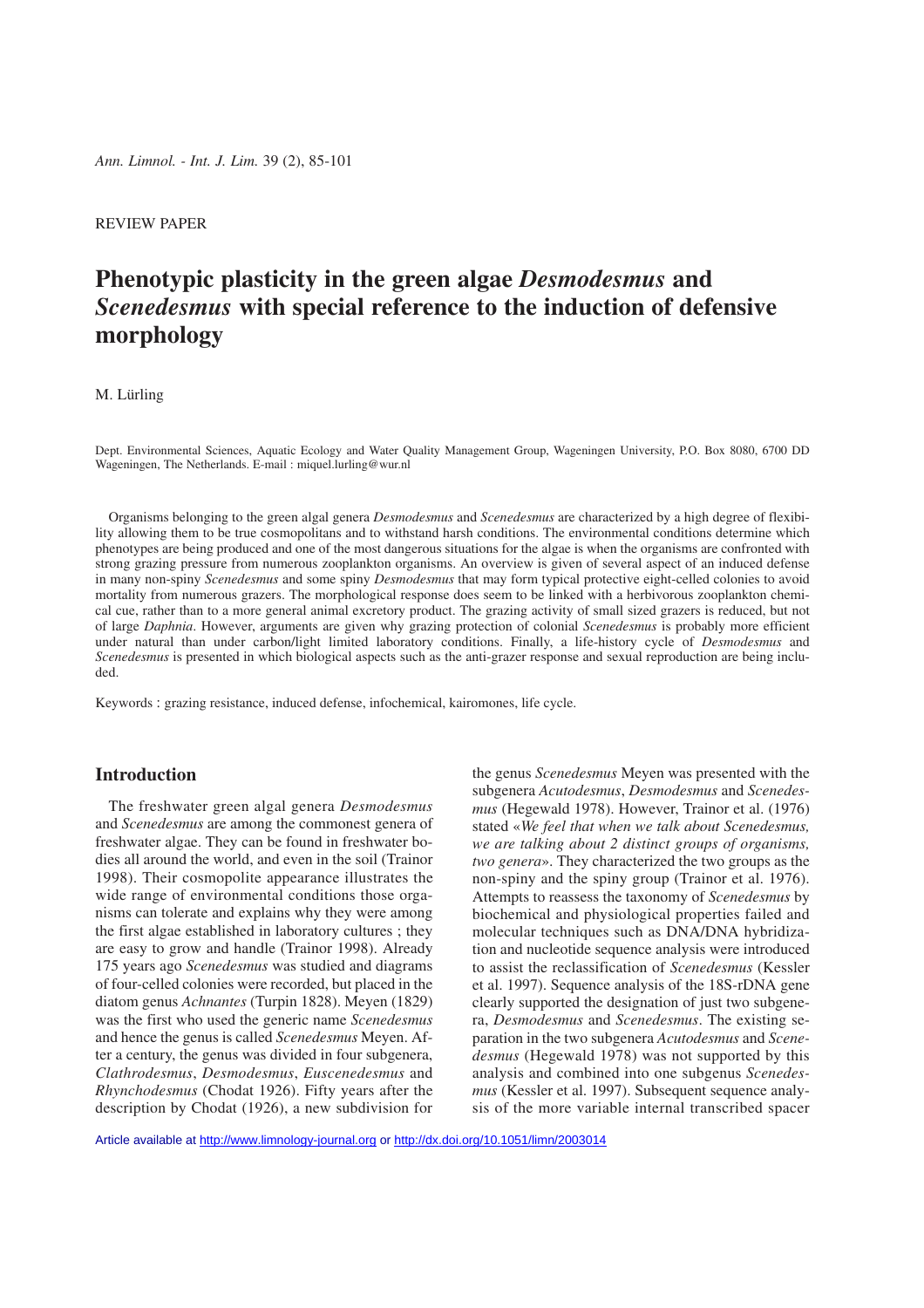2 (ITS-2) region was used to further clarify the taxonomy of *Scenedesmus* (An et al. 1999). The phylogeny based on 18S-rDNA-sequence analysis was confirmed, and once more the subgenus *Acutodesmus* could not be supported. Furthermore, the large genetic distance between the two subgenera and their clear distinct cell wall ultrastructure supported retention of the *Scenedesmus* Meyen for non-spiny organisms and formation of a genus *Desmodesmus* (Chodat) An, Friedl et Hegewald for those which could bear spines (An et al. 1999, Hegewald 2000). Phylogenetic analysis based on a revised secondary structure model for ITS-2 confirmed the division of the old genus *Scenedesmus* into the new genera *Scenedesmus* and *Desmodesmus* (Van Hannen et al. 2002).

Members of the old genus *Scenedesmus* are firmly anchored as standard test organisms and widely used in current research as highlighted by 1135 studies found in a literature survey using *Biological Abstracts* and *Current Contents* (Winspirs 4.0) over the period January 1989 to February 2003 with the keyword *Scenedesmus*. The survey for the most common species yielded 548 hits for non-spiny species and 435 ones for spiny organisms. The five most frequently encountered species in each new genus are given in Table 1. Delimiting the search to publication year 2002 and the first two months of 2003 revealed 53 studies for *Scenedesmus* and 4 for *Desmodesmus* (in total from 1989 to 2003 the keyword *Desmodesmus* yielded 10 studies). The relatively low number of studies with *Desmodesmus* can be explained from investigators still being unaware of the division of the old genus *Scenedesmus* into the new genera *Scenedesmus* and *Desmodesmus*. Rerunning the limited search over 2002/2003 with the five most frequently encountered spiny species, but with the old generic name, yielded 19 studies (i.e. 11 times *Scenedesmus quadricauda* ; 5 times *S. subspicatus* ; one hit for *S. armatus* ; none for *S. communis*, and two for *S. abundans*).

### **Reproduction**

The most common way, in which *Scenedesmaceae* reproduce, is asexually by the formation of autospores. Inside the parental cell wall the mother cell undergoes from 1 to 4 successive divisions into 2 to 16 daughter cells (Trainor et al. 1976, Trainor 1998).

The daughter cells may be released as a new colony varying in number of cells per colony by a simple unrolling (Smith 1914). However, although *Desmodesmus* and *Scenedesmus* are usually thought of as fourcelled colonies, many species may produce unicells as well (Chodat 1926, Egan & Trainor 1990, Fott 1968, Swale 1967, Trainor & Roskosky 1967, Trainor 1998, Van den Hoek et al. 1995). In spiny *Desmodesmus*, unicells may result when the daughter cells fail to join and additional spines may appear on each cell (Trainor & Rowland 1968). Unicells may also be the product of colony disintegration; in the unrolling of the new coenobe from the mother cell seperation of cells may occur between different cells (Smith 1914). In the nonspiny *Scenedesmus* this seems the normal pathway for unicell production (Kylin & Das 1967, Nilshammar & Walles 1974). Far less observed, but certainly not absent in *Scenedesmus* and *Desmodesmus* is sexual reproduction. Motile cells were first noted in *Scenedesmus obliquus*, both in the laboratory and in cultures incubated in nature (Trainor 1963, 1965, Trainor & Burg 1965a). Trainor and Burg (1965b) observed motility in

Table 1. Results of a literature survey using *Biological Abstracts* and *Current Contents* (Winspirs 4.0) over the period January 1989 to February 2003 with the keyword *Scenedesmus*. The spiny organisms are separated according to the new nomenclatoric transfer into the revised genus *Desmodesmus* (*sensu* Hegewald 2000). The five most frequently encountered species in each new genus are given.

|                      | Scenedesmus (non-spiny) |                | Desmodesmus (spiny) |  |  |
|----------------------|-------------------------|----------------|---------------------|--|--|
| species              | # hits                  | species        | # hits              |  |  |
| S. <i>obliquus</i>   | 287                     | D. quadricauda | 228                 |  |  |
| <i>S</i> acutus      | 149                     | D. subspicatus | 76                  |  |  |
| <i>S. acuminatus</i> | 28                      | D armatus      | 35                  |  |  |
| S. bijugatus         | 18                      | D. communis    | 13                  |  |  |
| S. dimorphus         | 13                      | D. abundans    | 12                  |  |  |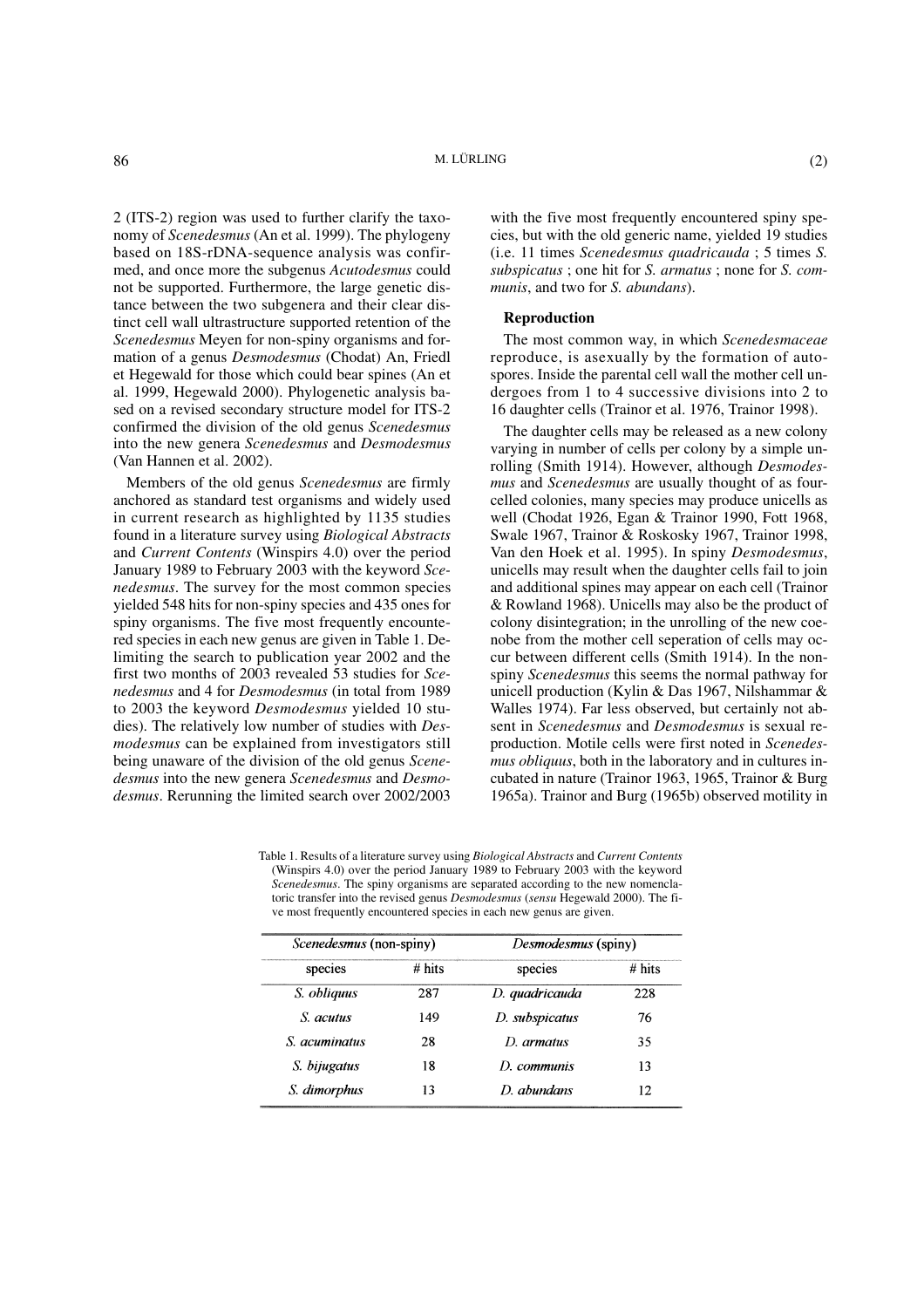two *S. obliquus* and three *S. dimorphus* strains. Almost thirty years after the first recording of motile *Scenedesmus*, the finding was confirmed in a sample of S. obliquus from an outdoor unit (Lukavský 1991, Lukavský & Cepák 1998) and in the laboratory in *S. acutus* exposed to hexavalent Chromium (Corradi et al. 1995). Where initial studies failed to induce gametogenesis in spiny organisms (Trainor & Burg 1965, Cain & Trainor 1976), over a decade ago gamete production in *Desmodesmus armatus* has been observed (Egan & Trainor 1989a, Trainor 1993a). Mixing gametes from two different *S. obliquus* strains (EL19 and WH50) resulted in immediate clumping of gametes, with 5 to 10 cells per clump (Trainor 1998). Pairs of gametes were affixed with their flagella, and after breaking away from the clump fused rapidly into a quadriflagellate zoospore, which grew into a large spherical zygote. The organisms released from the zygote appeared always unicells (Trainor 1998).

#### **Phenotypic plasticity**

For long the old genus *Scenedesmus* Meyen was thought to include all colonial green algae having flat colonies that consist of two, four, eight or 16 fusiform or oblong cells linearly arranged along their long axes. The organisms with fusiformed cells lack spines, whereas the organisms with oblong cells may have various arrangements of spines or be spineless (Trainor et al. 1976) and are now divided in two distinct genera (An et al. 1999, Hegewald 2000). Once believed to be stable (*cf*. Smith 1916), morphological characters were used to describe each new morphological form as a separate species or variety (Uherkovicz 1966, Hegewald & Silva 1988). After decades, this approach led to an impressive «annotated catalogue of *Scenedesmus* and nomenclaturally related genera» comprising over 1300 species and intraspecific second-order taxa (Hegewald & Silva 1988). However, intensive efforts by Frank Trainor and co-workers challenged the assumption that each different morph was equivalent to a different genotype and they revealed detailed information on morphological variability in several strains of «*Scenedesmus*» (Trainor et al. 1976, Trainor 1998). It turned out that cell size, cell arrangement ; spine number and position as well as other wall ornamentation were not as stable in several strains investigated as had been assumed (Trainor 1998). This ability of a single genotype to produce one or more alternative form of morphology in response to environmental conditions is termed phenotypic plasticity (West-Eberhard 1989).

The environmental conditions not only determine which phenotypes will be produced, but also provide the arena where different morphologies experience different growth and survival and thus which are subjected to selection (West-Eberhard 1989). Competition and predation are considered the major selective forces responsible for organizing and structuring communities. They are the most important biotic factors affecting populations of primary producers and consumers and they commonly interact with one another (Gurevitch et al. 2000). Whereas predation will exert a strong effect on survival, competition will strongly act upon growth and reproduction. In general, predation is blatantly more lethal than resource competition, but in order to grow and reproduce survival and resource acquisition are essential to every organism. Many environmental conditions act upon growth, development and mortality of *Scenedesmus* (Fig. 1). Of particular interest is the fact that zooplankton excreta can trigger the formation of colonies, which could be interpreted as an induced defense (Hessen & Van Donk 1993, Lampert et al. 1994).

### **Grazer-induced morphological changes in** *Desmodesmus* **and** *Scenedesmus*

#### *The algae*

A first report on *Scenedesmus* colony formation in the presence of herbivorous zooplankton was reported in Russia over twenty years ago (Mikheeva & Kruchkova 1980). Hessen and Van Donk (1993) discovered the involvement of a chemical cue released from the zooplankton in stimulation of colonies. The addition of filtered medium from a *Daphnia* culture (2 % v/v) to unicellular *Desmodesmus subspicatus* populations resulted within two days in populations dominated by colonies, while the controls remained unicellular. An increase in the mean number of cells per colony was observed from 1.4 in the controls to 4.9 in the *Daphnia* treatments. Some two- and four-celled colonies were formed, but the majority of the colonies were eightcelled (Fig. 2). The dimensions increased from 8 x 5 µm in unicells to 40 x 6 µm in eight-celled colonies, and when the proportion of eight-celled colonies was high grazing of a 1.75 mm *Daphnia* was reduced by 75 % reflecting an increased grazing resistance of the colonies (Hessen & Van Donk 1993).

A year later Lampert and co-workers (1994) confirmed the phenomenon using a non-spiny organism, *S. obliquus* (formerly known as *S. acutus* sensu Van Hannen et al, 2000). As in *D. subspicatus* a dramatic increase was observed in the number of colonies when initially unicellular cultures were exposed for 48 h to 4 % (v/v) filtered medium in which *Daphnia* had been grown. The proportion of eight-celled colonies showed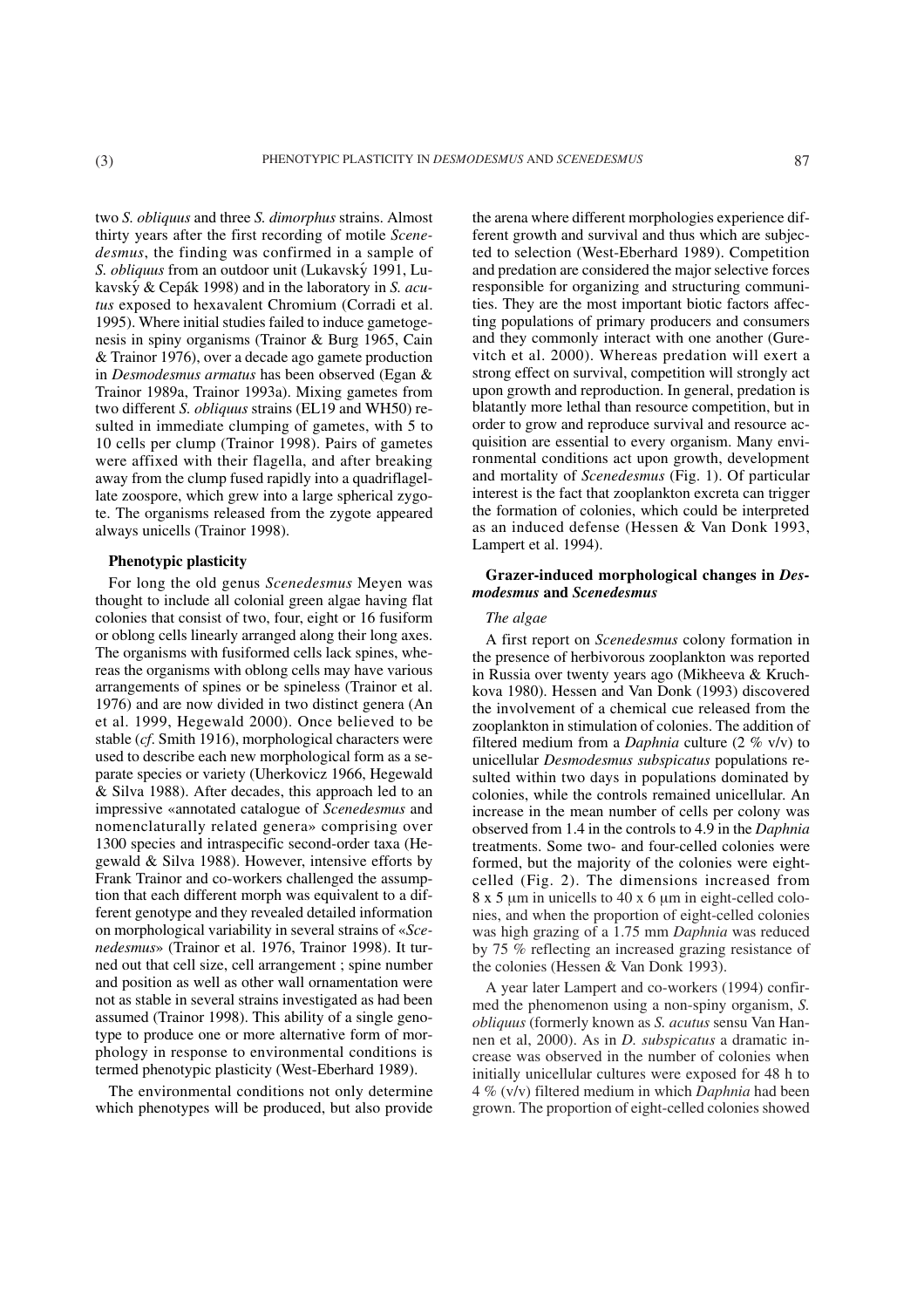

Fig. 1. Different morphologies of *Scenedesmus obliquus* (presented as unicells, 2-, 4-, 6-, and 8-celled colonies) as an example of phenotypic plasticity influenced by various environmental factors (both biotic and abiotic) that consequently will affect growth and/or survival.



Fig. 2. Daphnia-induced unicell-colony transformation in *Desmodesmus subspicatus* (drawn after Hessen & Van Donk 1993) and *Scenedesmus obliquus*.

a 5-fold increase making up almost 50 % of the population (Lampert et al. 1994). Active growth is a precondition for the formation of colonies (Lampert et al. 1994) meaning that the induced colony formation is the result of the asexual reproductive process of autosporulation and not of lumping of individual cells.

When *S. obliquus* was grown in the absence (control) or presence of 10  $\%$  (v/v) filtrate from a *Daphnia* culture (*Daphnia* water treatments), growth was unaffected during the first days, but *Scenedesmus* morphology was changed drastically in the treatment populations (Fig. 3). In the treatment populations a ra-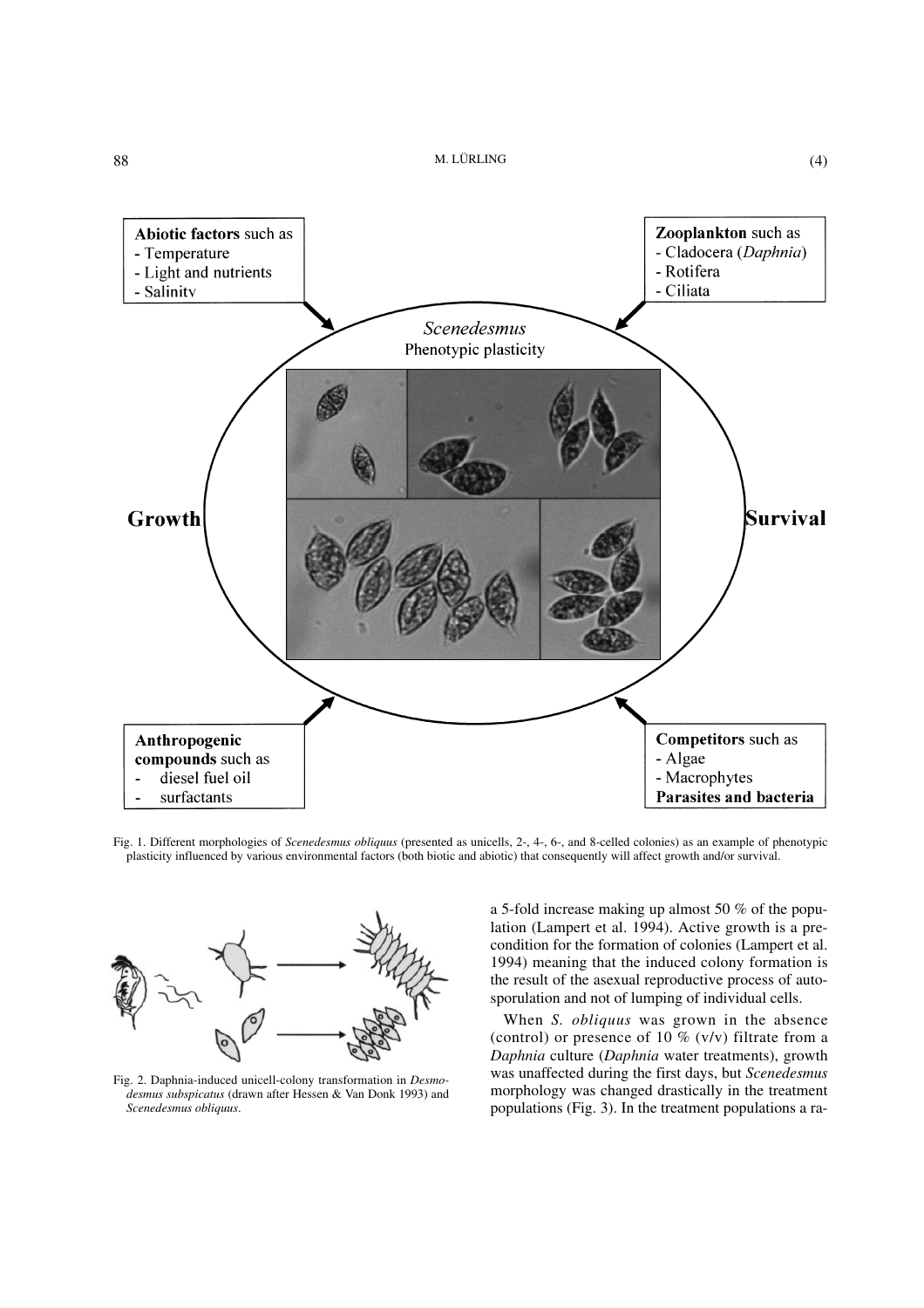

Fig. 3. Growth curves for *Scenedesmus obliquus* grown for 35 days in the absence (Control medium) and presence of 10 % (v/v) filtered medium from a *Daphnia* culture (Medium with *Daphnia* excreta), including the composition of the populations after 3 days. Error bars represent one standard deviation (*N* = 4 ; data from Lürling, 1998).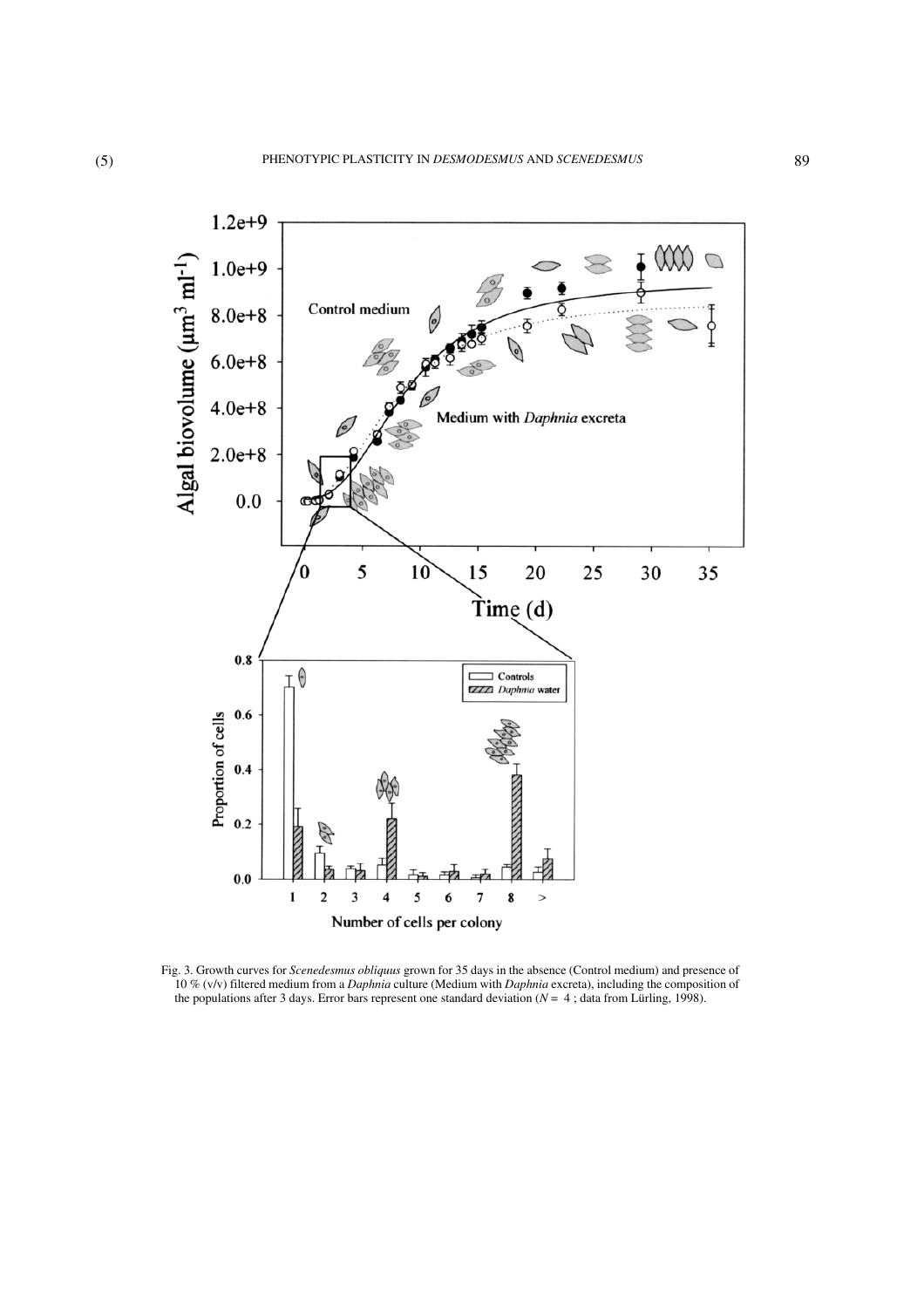pid formation of 4-celled coenobia (47 % of population on day 2) and 8-celled coenobia (38 % on day 3) could be observed followed by a subsequent recovery of unicell abundance (Fig. 3). The control populations were dominated by unicells which made-up more than 70 % of the population. From 7-14 days, the dominance of unicells in the control populations gradually decreased to 38 % on day 11, while the proportion of 4-celled coenobia concomitantly increased to 34 % on day 11. Meanwhile, after 15 days, as cultures reached carrying capacity, population composition seemed to stabilize and was more or less comparable between control and treatment populations (Fig. 3). Reduced concentration of the inducing chemicals and increased population size resulted in gradually lower exposure of cells to these chemicals. Inactivation may be caused by absorption and incorporation of the inducing chemicals in the algal cells (Lürling et al. 2000), and by bacterial degradation as the strain that had been used (*S. obliquus* MPI) was not completely free of bacteria. The colony inducing ability disappeared within two days from lake water when bacteria were present, but remained active without bacteria (Lürling & Van Donk 1997a), which in fact has also been observed for laboratory water from a *Daphnia* culture (Van Holthoon *pers. comm.*). Degradation of the chemical cue limits the persistence of the colony-inducing chemicals and contributes to the reliability of the cue, as it ensures that the concentration of the infochemical reflects the actual risk of predation.

Meanwhile several strains of *Desmodesmus* (22) and *Scenedesmus* (18) have been subjected to examination of possible morphological changes induced after exposure to filtered water from *Daphnia* cultures (Table 2). Of all 22 *Desmodesmus* strains tested, inducible colony formation was observed in four strains, of which in two only occasionally and in a third (UTEX 614) only in the presence of a rotifer (Table 2 ; Fig. 4). In *Scenedesmus*, 13 out of 18 strains showed inducible colony formation, 3 only occasionally, and in two strains no colony induction was observed (Table 2 ; Fig. 4). Hence, these data suggest that grazer-induced colony formation is more widespread among the non-spiny *Scenedesmus* than among spiny *Desmodesmus*.

## *The grazers*

The release of chemicals triggering the unicell-colony transformation or promoting the formation of eightcelled colonies is certainly not restricted to large-bodied cladocera, such as *Daphnia magna* which had been used in the initial experiments (Hessen & Van Donk 1993, Lampert et al. 1994). Franck (1995) already showed that the rotifer *Brachionus* could induce colonies in *S. obliquus* too, which was confirmed by Lurling and Van Donk (1997a). The latter also found colony induction in *S. obliquus* (formerly *S. acutus*) expo-



Fig. 4. Proportion of *Desmodesmus* and *Scenedesmus* strains tested for grazer-induced colony formation. The black areas indicate induced colony formation, the gray/shaded area represent no-observed-colony-formation and possible colony formation is given by the white areas.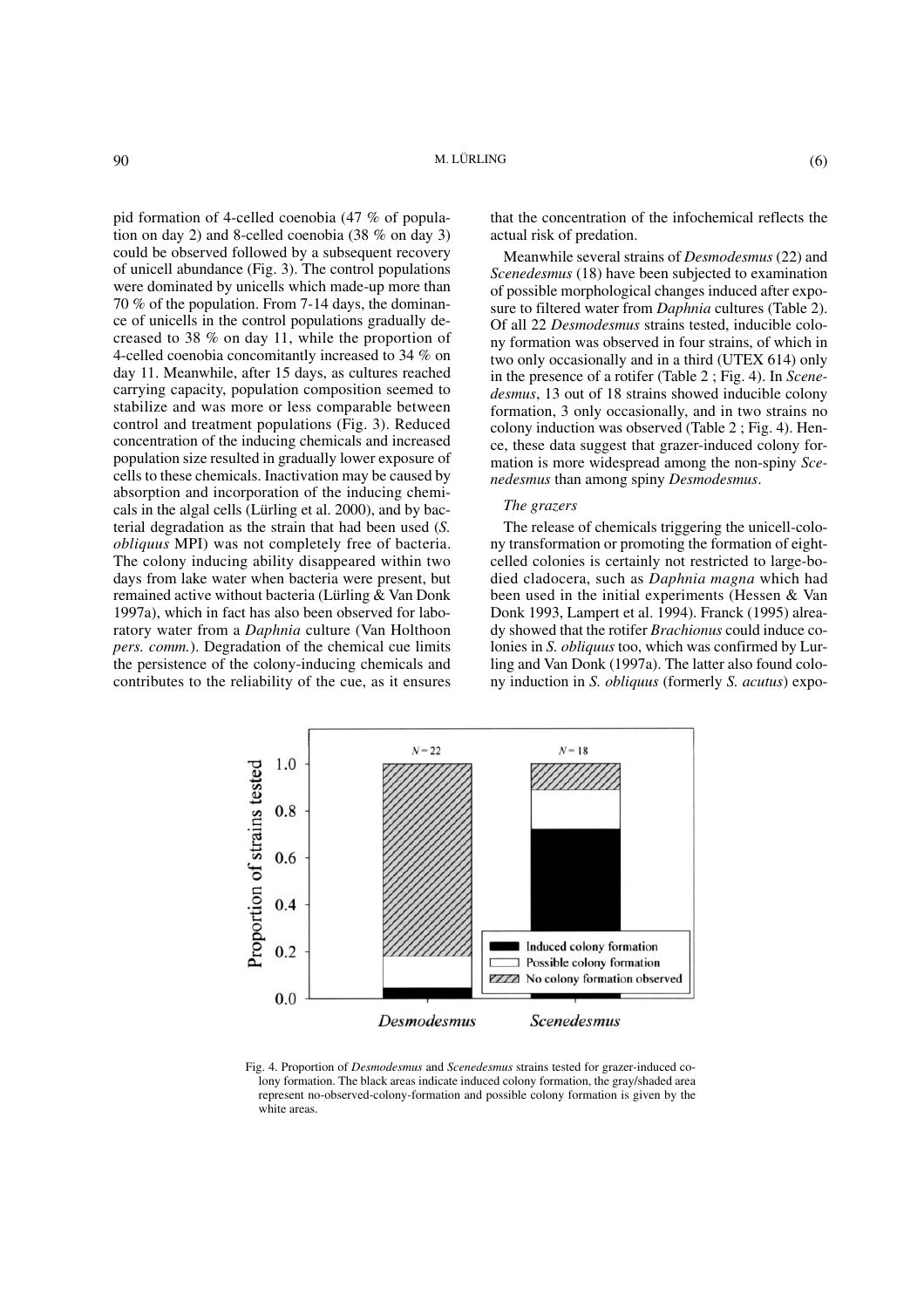| Strain                     | Culture collection                                                          | Colony<br>formation    |  |  |
|----------------------------|-----------------------------------------------------------------------------|------------------------|--|--|
| Scenedesmus                |                                                                             |                        |  |  |
| S. acuminatus NIVA-CHL58   | Norwegian Institute for Water Research                                      | $Yes-1$                |  |  |
| S. acuminatus UTEX 415     | University of Texas, USA                                                    | $No^*$                 |  |  |
| S. acutus UTCC-T7          | University of Toronto, Canada                                               | $\hbox{No}$ $^{\,4)}$  |  |  |
| S. acutus UTCC-T10         | University of Toronto, Canada                                               | $\pm$ $^{4,5)}$        |  |  |
| S. basiliensis UTEX 79     | University of Texas, USA                                                    | Yes $\triangleq$       |  |  |
| S. falcatus MPI            | Max-Planck-Institute Limnology, Germany                                     | $Yes^{4,5)}$           |  |  |
| S. obliquus MPI            | Max-Planck-Institute Limnology, Germany                                     | $\mathbf{Yes}$ $^{3)}$ |  |  |
| S. obliquus SAG276/1       | University of Göttingen, Germany                                            | $\pm$ $^{4,6)}$        |  |  |
| S. obliquus SAG276/3a      | University of Göttingen, Germany                                            | Yes $\eta$             |  |  |
| S. obliquus UTEX 72        | University of Texas, USA                                                    | $\pm$ <sup>4,5</sup> ) |  |  |
| S. obliquus UTEX 74        | University of Texas, USA                                                    | Yes <sup>*</sup>       |  |  |
| S. obliquus UTEX 78        | University of Texas, USA                                                    | Yes $6$                |  |  |
| S. obliquus UTEX 393       | University of Texas, USA                                                    | Yes <sup>*</sup>       |  |  |
| S. obliquus UTEX 1450      | University of Texas, USA                                                    | Yes $^{\rm 6)}$        |  |  |
| S. obliquus UTEX 2630      | University of Texas, USA                                                    | Yes $6$                |  |  |
| S. obliquus NIVA-CHL6      | Norwegian Institute for Water Research                                      | Yes <sup>1,6</sup>     |  |  |
| S. obtusiusculus           | University of Turku, Finland                                                | $\mathrm{Yes}$ $^{4)}$ |  |  |
| S. sp.MV7                  | Centre for Limnology, The Netherlands                                       | $Yes^*$                |  |  |
| Desmodesmus                |                                                                             |                        |  |  |
| D. abundans UTEX 1358      | University of Texas, USA                                                    | $\overline{No}$        |  |  |
| D. armatus MPI             | Max-Planck-Institute Limnology, Germany                                     | No <sup>4</sup>        |  |  |
| D. bicellularis CCAP276/14 | Culture Collection Algae & Protozoa, UK                                     | $No^*$                 |  |  |
| D. ecornisUTEX LB 1359     | University of Texas, USA                                                    | $No^*$                 |  |  |
| D. gutwinskii B3-15        | Obtained from Dr Fumie Kasai, Japan                                         | No <sup>4</sup>        |  |  |
| D. gutwinskii B8-7         | Obtained from Dr Fumie Kasai, Japan                                         | No <sup>4</sup>        |  |  |
| D. gutwinskii B8-27        | Obtained from Dr Fumie Kasai, Japan                                         | $\hbox{No}$ $^{\,4)}$  |  |  |
| D. pannonicus UTEX 77      | University of Texas, USA                                                    | $No^*$                 |  |  |
| D. protuberans             | University of Amsterdam, The Netherlands                                    | Yes <sup>4</sup>       |  |  |
| D. quadricauda F11         | Saskatchewan research Council, Canada                                       | No <sup>5</sup>        |  |  |
| D. quadricaudaNIVA-CHL7    | Norwegian Institute for Water Research                                      | No <sup>1,5</sup>      |  |  |
| D. quadricauda UTEX 76     | University of Texas, USA                                                    | No <sup>5</sup>        |  |  |
| D. quadricauda UTEX 614    | University of Texas, USA                                                    | $\pm$ $^\bullet$       |  |  |
| $D.$ sp. $MV3$             | Centre for Limnology, The Netherlands                                       | $No^*$                 |  |  |
| D. sp. MV5                 | Centre for Limnology, The Netherlands                                       | $No^*$                 |  |  |
| D. subspicatus CCAP276/20  | Culture Collection Algae & Protozoa, UK                                     | $No^*$                 |  |  |
| D. subspicatusNIVA-CHL55   | $\pm$ $^{1,2,4)}$<br>Norwegian Institute for Water Research                 |                        |  |  |
| D. subspicatus RWTH        | No $^{\rm 4)}$<br>University Aachen, Germany                                |                        |  |  |
| D. subspicatus SAG53.80    | University of Göttingen, Germany                                            | $\hbox{No}^{\,4)}$     |  |  |
| D. subspicatus SAG54.80    | $\mbox{No}$ $^{\mbox{\scriptsize 4)} }$<br>University of Göttingen, Germany |                        |  |  |
| D. subspicatus UTEX 2532   | $\mbox{No}$ $^{\mbox{4)}}$<br>University of Texas, USA                      |                        |  |  |
| D. subspicatus UTEX 2594   | $+^{4)}$<br>University of Texas. USA                                        |                        |  |  |

Table 2. *Desmodesmus* and *Scenedesmus* strains tested for inducible colony formation.

*Notes* : Yes = colonies induced ; No = no colony induction found ;  $\pm$  = possible colony induction<sup>1</sup>) Van Donk et al. (1999) <sup>2)</sup> Hessen & Van Donk (1993) <sup>3)</sup> Lampert et al. (1994) <sup>4)</sup> Lürling (1999a) <sup>5)</sup> Lürling & Beekman (1999) <sup>6)</sup> Lürling (1999b) 4) Lürling (1999a)<br>
<sup>4</sup>) Lürling (1999a)<br>
<sup>5</sup>) Lürling & Beekman<br>
<sup>7</sup>) Von Elert & Franck (1999) (→ Unpublished data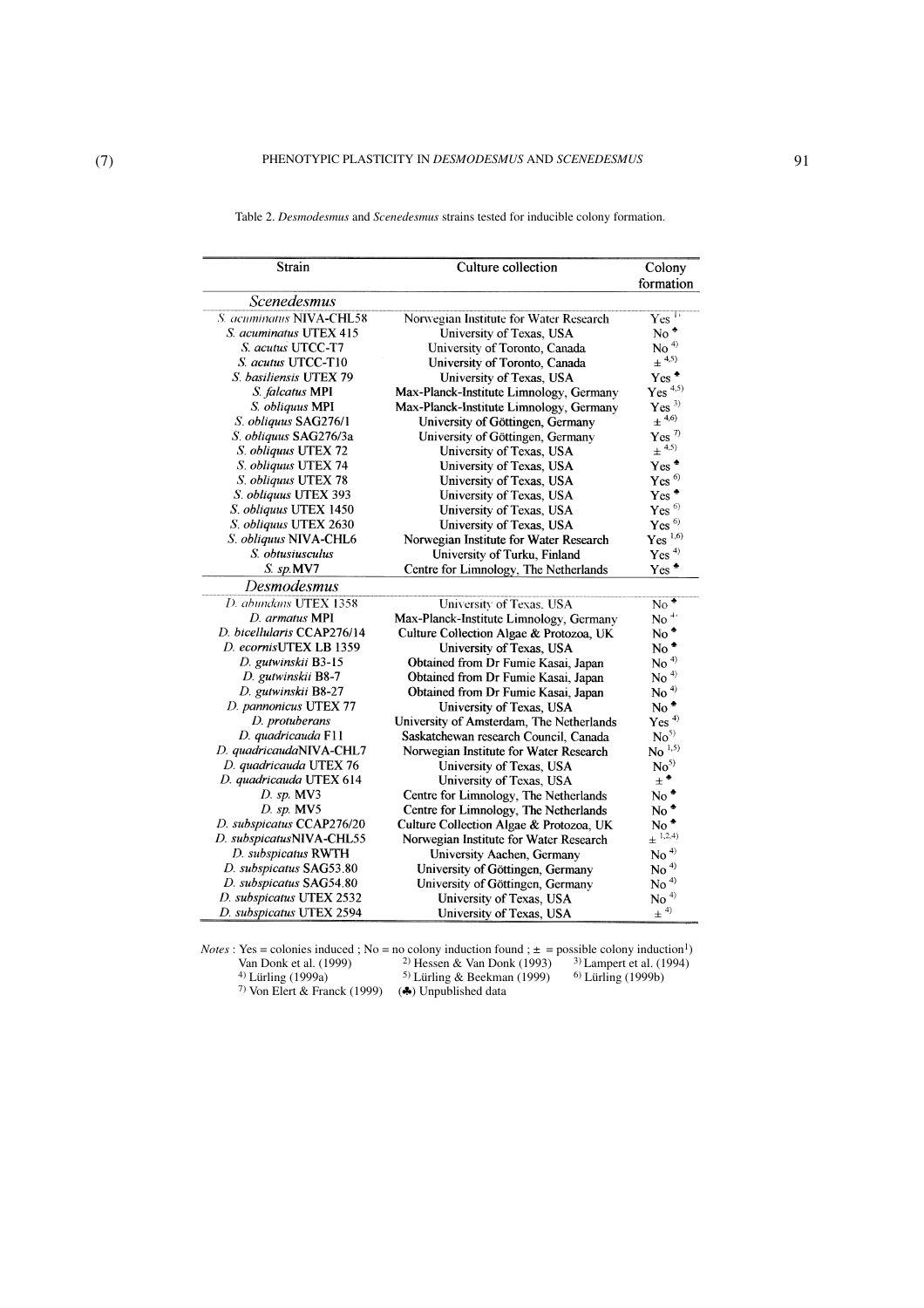sed to filtrate from the cladocera *Bosmina longirostris* and *Daphnia galeata* as well as in filtrate from the copepod *Eudiaptomus gracilis*. Van Donk et al. (1999) listed 14 species that had been examined at that time for the ability to induce the formation of protective colonies in *Scenedesmus*. In the meantime more organisms have been investigated, including carnivorous cladocerans (*Bythotrephes* and *Leptodora*), fish (*Leuciscus* and *Perca*), a freshwater ciliate and some more cladocerans (Table 3). The results of these experiments are in favour of the hypothesis that *Scenedesmus* responds to a herbivorous zooplankton chemical cue, ra-

ther than to a more general animal excretory product. Exposure to water-borne cues from herbivorous zooplankton stimulated the formation of protective colonies in *Scenedesmus*. However, when exposed to medium that had been inhabited by carnivorous cladocerans, ostracods or fish, no colony formation in *Scenedesmus* was observed (Table 3).

## **Grazing resistance of colonies**

Hessen and Van Donk (1993) found up to 75 % reduction in the grazing rate of a 1.75-mm *Daphnia* when the proportion of eight-celled colonies was high,

| <b>Organisms</b>               | Colony<br>induction in<br><b>Scenedesmus</b> | <b>Density</b><br>$(\text{ind. } L^{-1})$ | Reference                |  |  |
|--------------------------------|----------------------------------------------|-------------------------------------------|--------------------------|--|--|
| Cladocera                      |                                              |                                           |                          |  |  |
| Bosmina longirostris           | Yes                                          | 100                                       | Lürling & Van Donk 1997a |  |  |
| <b>Bythotrephes longimamis</b> | No                                           | 50                                        | Lürling submitted        |  |  |
| Ceriodaphnia reticulata        | Yes                                          | 10                                        | Lürling submitted        |  |  |
| Chydorus sphaericus            | Yes                                          | 50                                        | Van Donk et al. 1999     |  |  |
| Daphnia cucullata              | Yes                                          | 40                                        | Van Donk et al. 1999     |  |  |
| Daphnia galeata                | Yes                                          | 5                                         | Van Donk et al. 1999     |  |  |
| Daphnia galeata x hyalina      | Yes                                          | $\overline{2}$                            | Lürling submitted        |  |  |
| Daphnia hyalina                | Yes                                          | 10                                        | Van Donk et al. 1999     |  |  |
| Daphnia magna                  | Yes                                          | $\overline{c}$                            | Van Donk et al. 1999     |  |  |
| Daphnia pulex                  | Yes                                          | $\overline{c}$                            | Van Donk et al. 1999     |  |  |
| Daphnia pulicaria              | Yes                                          | $\overline{2}$                            | Lürling submitted        |  |  |
| Leptodora kindtii              | N <sub>0</sub>                               | 10                                        | Lürling submitted        |  |  |
| Simocephalus vetulus           | Yes                                          | 2                                         | Lürling 1999a            |  |  |
| Copepoda                       |                                              |                                           |                          |  |  |
| Cyclops agilis                 | No                                           | 20                                        | Van Donk et al. 1999     |  |  |
| Eudiaptomus gracilis           | Yes                                          | 33                                        | Lürling & Van Donk 1997a |  |  |
| Rotifera                       |                                              |                                           |                          |  |  |
| <b>Brachionus calyciflorus</b> | Yes                                          | 100                                       | Lürling & Van Donk 1997a |  |  |
| Keratella cochlearis           | Yes                                          | 100                                       | Van Donk et al. 1999     |  |  |
| Ostracoda                      |                                              |                                           |                          |  |  |
| Cypridopsis vidua              | No                                           | 20                                        | Van Donk et al. 1999     |  |  |
| Herpetocypris reptans          | No                                           | 20                                        | Van Donk et al. 1999     |  |  |
| <b>Ciliata</b>                 |                                              |                                           |                          |  |  |
| Spirostomum ambiguum           | No                                           | 500                                       | Lürling 1999a            |  |  |
| <b>Fish</b>                    |                                              |                                           |                          |  |  |
| Leuciscus idus (ide)           | No                                           | 0.01                                      | Lürling submitted        |  |  |
| Perca fluviatilis perch)       | No                                           | 0.02                                      | Lürling submitted        |  |  |

Table 3. Organisms tested for the ability to induce colonies in *Scenedesmus*.

Note: Densities for positive responses represent minimum effective numbers (since 10% v/v filtrate is added animal incubation densities are tenfold higher than given), while for negative responses the maximum numbers tested are given.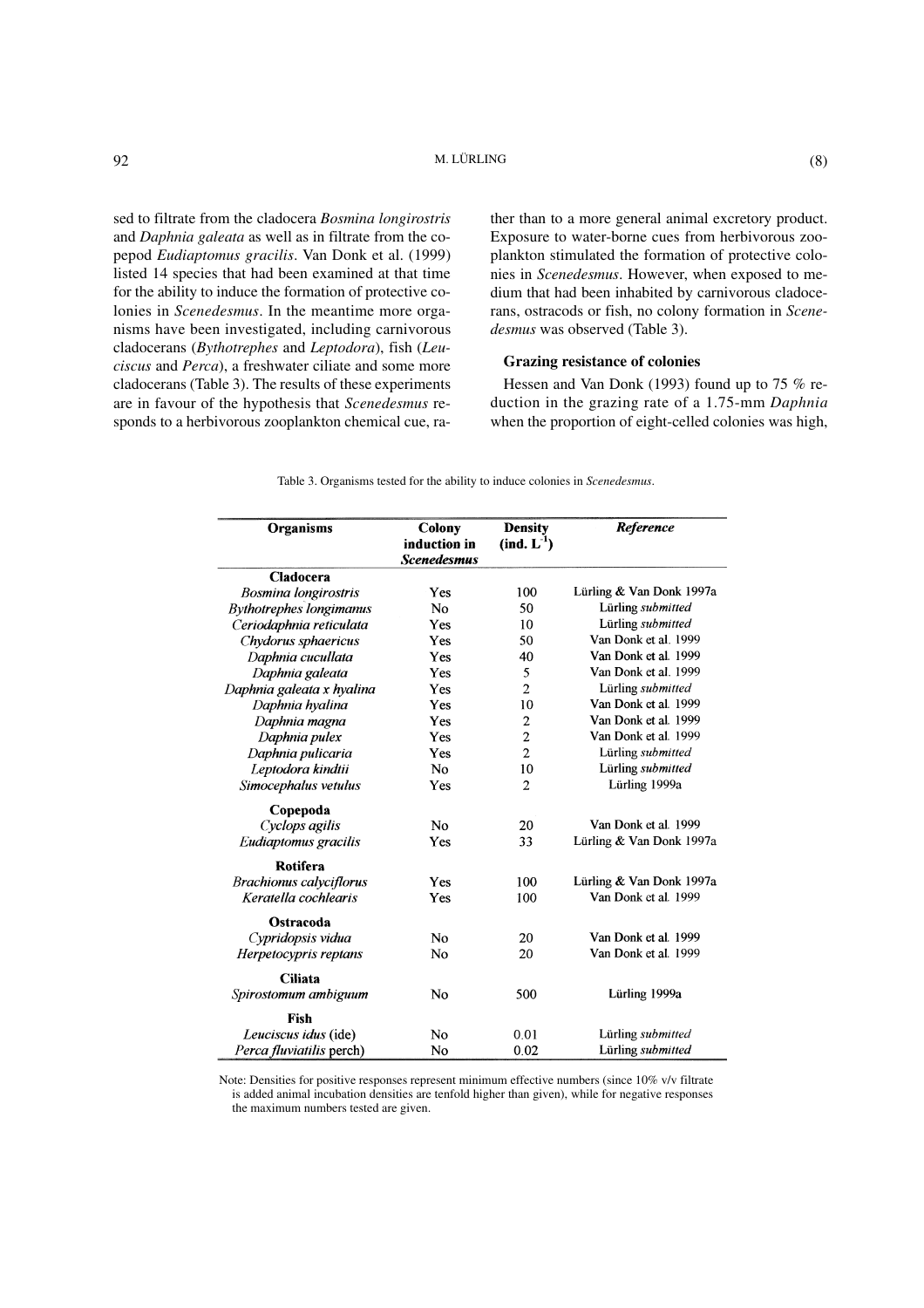

Fig. 5. Feeding of three different size classes of zooplankton grazers (Clearance rates in ml ind.<sup>-1</sup> h<sup>-1</sup>) on differently sized *Scenedesmus obliquus* expressed as mean particle volumes ( $\mu$ m<sup>3</sup>).

reflecting an increased grazing resistance of the colonies. In contrast, Lampert et al. (1994) did not detect differences in the uptake of unicells and colonies of *S. obliquus*. In other studies small-sized *Daphnia*  $(-0.5 - 1.2 \text{ mm})$  had depressed grazing rates on colonies compared to unicells, whereas large *Daphnia*  $\sim$  1.6 - 2.5 mm) had no problems ingesting the colonies (Fig. 5 ; data from Lürling & Van Donk 1996, Lürling et al. 1997, Lürling 1999a, Van Donk et al. 1999). Several other small grazers, such as rotifers, *Bosmina* and *Ceriodaphnia* had lower grazing rates on colonies than on unicells (Lürling 1999a). Also protozoa may experience reduced grazing success when confronted with colonial *Desmodesmus* and *Scenedesmus* (Goulder 1972, Grover 1989). Hence, the colonial morphology is effective in reducing mortality through grazing. When fed colonial *Scenedesmus*, the growth rate of small sized *Daphnia* species was significantly reduced, but not of larger species (Lürling & Van Donk 1996, Lürling et al. 1997).

Because large bodied cladocerans had no difficulties in harvesting the colonies, the protection against grazing for colonial *Scenedesmus* seems only effective against small grazers. Therefore, it has been postulated that colony formation as a defense against large zooplankters may be of little use (Wiltshire & Lampert 1999). However, when dealing with highly plastic organisms one should be very careful with straightforward generalizations based on limited laboratory studies performed under similar, if not identical, environmental conditions. *Desmodesmus* and *Scenedesmus* are not only flexible pertaining to the number of cells per colony, but also in the size of the cells (Trainor 1998). The majority of laboratory studies have been performed under light/carbon limiting culturing conditions, which is caused by the often relatively high algal densities together with a low carbon content in most laboratory media. Growth media such as Z8 (Skulberg & Skulberg 1990, Hessen & Van Donk 1993), Chu (Lampert et al. 1994) and modified WC (Lürling 1998) are low in carbon content, whereas others even lack an (in)organic carbon source, such as Bristol's and medium 7 (Egan & Trainor 1989b,c,d Ramos-Cárdenas & de Lara-Isassi 1985) (*see* Table 4). Cultures may also be supplied with  $CO<sub>2</sub>$  enriched air such as for 1/10 N8 medium (Hegewald 1982, 1989) and BBM (Belkinova & Mladenov 2002), but still may give rise to relatively high algal densities. In contrast, in most natural waters inorganic carbon rarely appears to be a limiting nutrient (e.g. Schindler 1971, Goldman et al. 1972,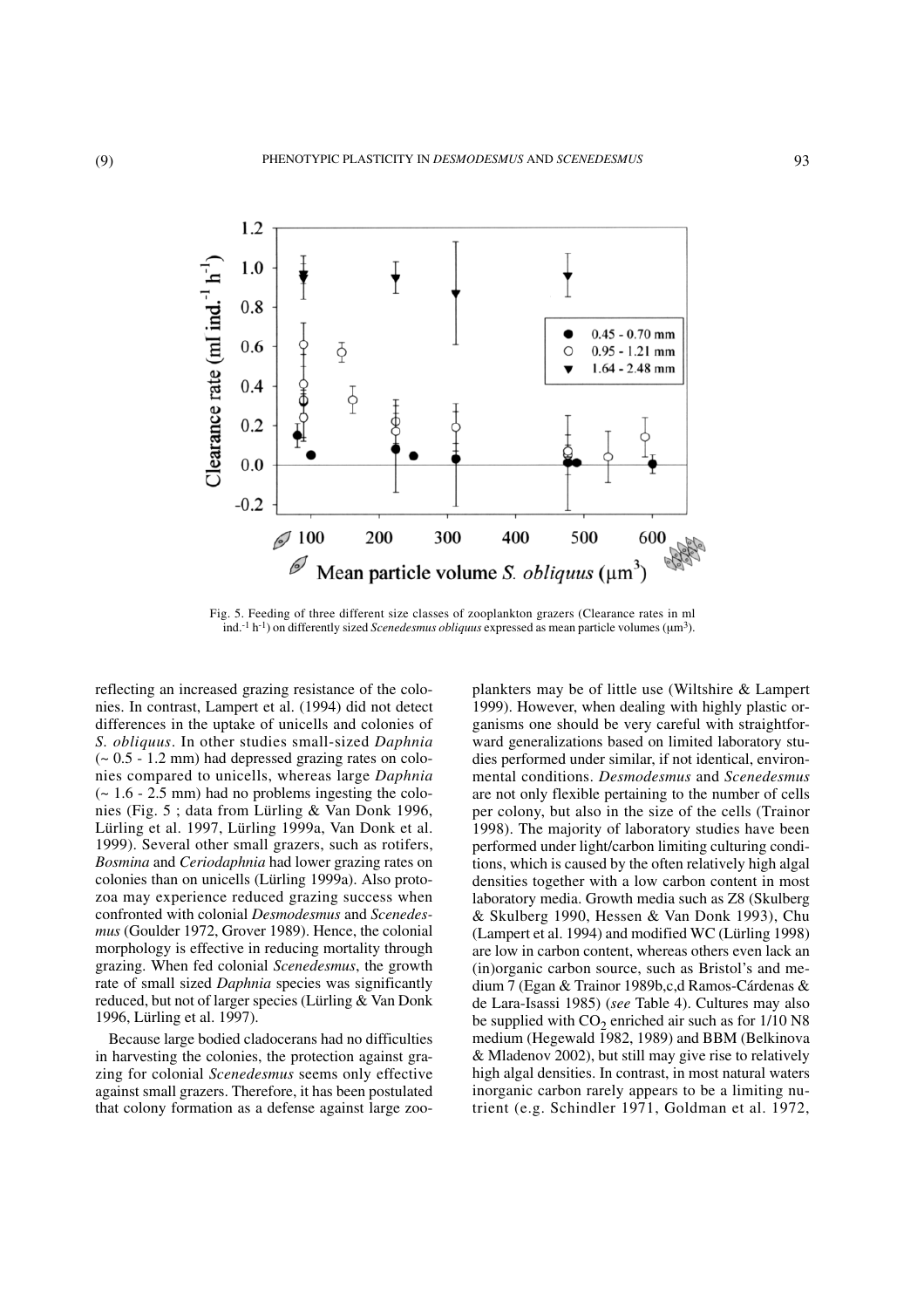### 94 M. LURLING  $(10)$

| Medium          | $C$ (mg·l <sup>-1</sup> ) | $N$ (mg·l <sup>-1</sup> ) | $P (mg-l^{-1})$ | Reference                              |  |
|-----------------|---------------------------|---------------------------|-----------------|----------------------------------------|--|
| <b>MPI</b>      | 21.4                      | 7.0                       | 1.2             | Sterner et al. (1993)                  |  |
| N8              |                           | 140                       | 190             | Holtmann & Hegewald (1986)             |  |
| Pr              |                           | 42                        | 2               | Holtmann & Hegewald (1986)             |  |
| By              |                           | 33                        | 7               | Holtmann & Hegewald (1986)             |  |
| Chu X           |                           | 7                         | $\mathbf{2}$    | Holtmann & Hegewald (1986)             |  |
| Z <sub>10</sub> | 24.0                      | 7.7                       | 0.73            | Schöler (pers. comm.)                  |  |
| Z8 20%          | 0.06                      | 1.54                      | 0.15            | Hessen & Van Donk $(1993)$             |  |
| Z4              | 24.0                      | 19.2                      | 1.82            | Schöler (pers. comm.)                  |  |
| $Chu$ 12        | 2.9                       | 7.26                      | 0.72            | Lampert et al. (1994)                  |  |
| <b>WC</b>       | 1.8                       | 14.0                      | 2.03            | <b>Lürling</b> (1998)                  |  |
| Bristol's       |                           | 41.2                      | 53.1            | Egan & Trainor $(1989b, c, d)$         |  |
| Medium 7        |                           | 0.33                      | 0.005           | Egan & Trainor $(1989b,c,d)$           |  |
| Knop            |                           | 155.6                     | 35.6            | Ramos-Cárdenas & de Lara-Isassi (1985) |  |
| 3.07            |                           | 3.30                      | 0.53            | Ramos-Cárdenas & de Lara-Isassi (1985) |  |
| Medium K        |                           | 105                       | 17.8            | Ramos-Cárdenas & de Lara-Isassi (1985) |  |

Table 4. C, N and P (mg l<sup>-1</sup>) concentrations in media used for culturing *Scenedesmus* spp. «———-» indicates that no carbon is added to the medium.

Schindler et al. 1972), with average concentrations above 20 mg inorganic-C per liter (Goldman et al. 1974).

Because carbon is a bulk element that makes up about 54 % of the biomass in a *Scenedesmus* cell (Sterner 1993), in carbon limited culture conditions growth and morphology may be influenced and cells may become smaller than under carbon saturating conditions. For example, *S. obliquus* had dimensions of 15 x 4  $\mu$ m under carbon limitation, but were  $17.5 \times 7$  µm under less limiting conditions (Lürling 1999a), while decreasing light intensities reduced the cell volume in *S. obliquus* too (Senger & Fleischhacker 1978). Literature data on the cell volume of the *S. obliquus* strain used in the studies on grazer-induced colony formation revealed considerable variation in the cell size. When cultured in high densities in chemostats a mean cell volume of 67 µm<sup>3</sup> was found (De Lange & Van Donk 1997, Lampert et al. 1994, Lürling & Van Donk 1996, 1997a,b). However, much larger cell volumes of  $\sim$  200  $\mu$ m<sup>3</sup> in *S. obliquus* may not be uncommon when algal biomass is low (Lürling 1998, Lürling & Van Donk 1999). Undoubtedly larger cell volume will affect the colony size, as cells are bigger. A highly significant correlation exists in *S. obliquus* between the mean particle volume and the mean number of cells per colony (Lampert et al. 1994, Lürling 1999a). Applying this relation to cells with a volume of  $67 \mu m^3$ yields an eight-celled colony of  $\sim$  300  $\mu$ m<sup>3</sup>, while cells with a volume of  $200 \mu m^3$  realize eight-celled colonies of  $\sim$  1000  $\mu$ m<sup>3.</sup> Such variations in colony volumes will be reflected in colony dimensions. Indeed, using heavy inocula Lürling and Van Donk (1997a) found small eight-celled colonies in *Scenedesmus* with mean dimensions of  $24 \times 19 \mu m$ , while large eight-celled colonies with dimensions of 57 x 30 µm were observed at low inoculum concentrations (Lürling 1998).

In the field, Holtmann and Hegewald (1986) found dimensions of  $\sim$  40 x 30  $\mu$ m for the typical eight-celled *S. pectinatus* colonies. Dimensions of individual cells were considerably larger in *S. pectinatus* from the field, with mean cell length and width of 30.3 and 4.6 µm, respectively, than in the laboratory with cell length and width of 17.7 and 3.7  $\mu$ m, respectively (Holtmann & Hegewald 1986). Since bulk elements, such as carbon, vary little with growth conditions (Goldman et al. 1979) and may make up about 54 % in *Scenedesmus* (Sterner 1993); cells of *S. pectinatus* in the field could have contained around 30 % more carbon than in the laboratory.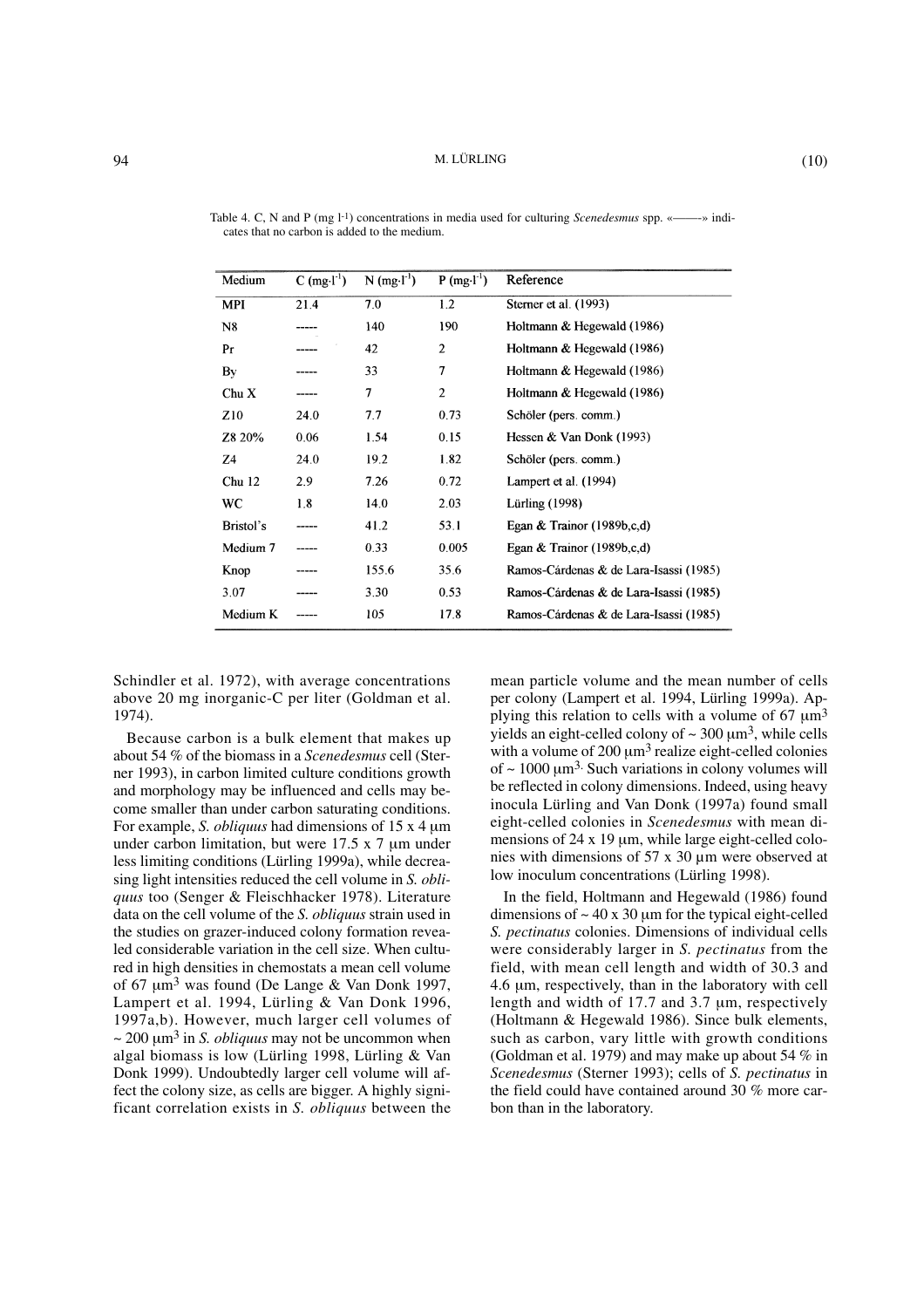Uherkovich (1966) listed eight-celled *S. acutus*/*obliquus* colonies with dimensions of  $\sim$  35 x 25 µm, Krienitz (1987) found eight-celled colonies up to  $\sim$  47 x 26 µm and Mladenov and Belkinova (1997) showed up to ~ 40 x 30 µm sized eight-celled colonies of *S. acuminatus* and *S. pectinatus.* Eight-celled colonies of the latter species could even reach  $\sim$  53 x 38 µm (Mladenov & Furnadzieva 1999). Canter-Lund and Lund (1995) list a picture of a field sample dominated by mainly eight-celled *Desmodesmus* up to 62 µm in length. These large colonies could confront many grazers with ingestion problems (*cf*. Burns 1968), because algae above  $\sim$  45 µm cannot be ingested by even the largest *Daphnia* species (Porter 1977). Hence, due to bigger cell size in the field the grazing protection of colonial *Scenedesmus* is probably more efficient under natural than under carbon/light limited laboratory conditions.

It should be noted that the trait colony formation is only one of the potential anti-grazer defenses. Other potential defensive characteristics that may hamper ingestion are bristles and spines. Bristles of over 100 µm long may form a net that may discourage even the largest grazers (Trainor & Burg 1965c, Massalski et al. 1971, Trainor & Egan 1988). Also the shorter and thicker spines may be effective against predators reducing for example *Daphnia* growth and reproduction (De-Lange and Van Donk 1997). Defensive features that may give resistance to digestion include thick cell walls and mucilage (Horn 1981, Levitan 1987). Perhaps, the organisms may use several strategies to avoid predation, but if and how those characteristics will be affected by grazer-related chemical cues remains an open question.

#### **Morphological variability, buoyancy and unicells**

*Desmodesmus* colonies have higher sinking rates than unicells (Conway & Trainor 1972). Similarily, induced-colonial *Scenedesmus* populations had higher sinking rates than unicellular ones (Lürling & Van Donk 2000) and in general, sinking velocities increased with an increased colony size (Fig. 6). Perhaps the higher *Scenedesmus* sedimentation losses in the presence of zooplankton than in its absence (Visser et al. 1996) were a result of colony formation.

Unicells but also forms with bristles or spines and gametes are morphotypes with a greater resistance to sinking (Conway & Trainor 1972, Trainor 1969, 1992,



Fig. 6. Sinking velocities ( $v_{sed}$  in m d<sup>-1</sup>) versus the mean particle volumes (MPV in  $\mu$ m<sup>3</sup>) in different *Scenedesmus* populations. The solid line represents linear regression ( $v_{\text{sed}} = 0.043 + 7.852$ ) x 10<sup>-4</sup> x MPV ;  $r^2 = 0.906$ ), the dotted lines the 95 % confidence intervals and error bars indicate one standard deviation.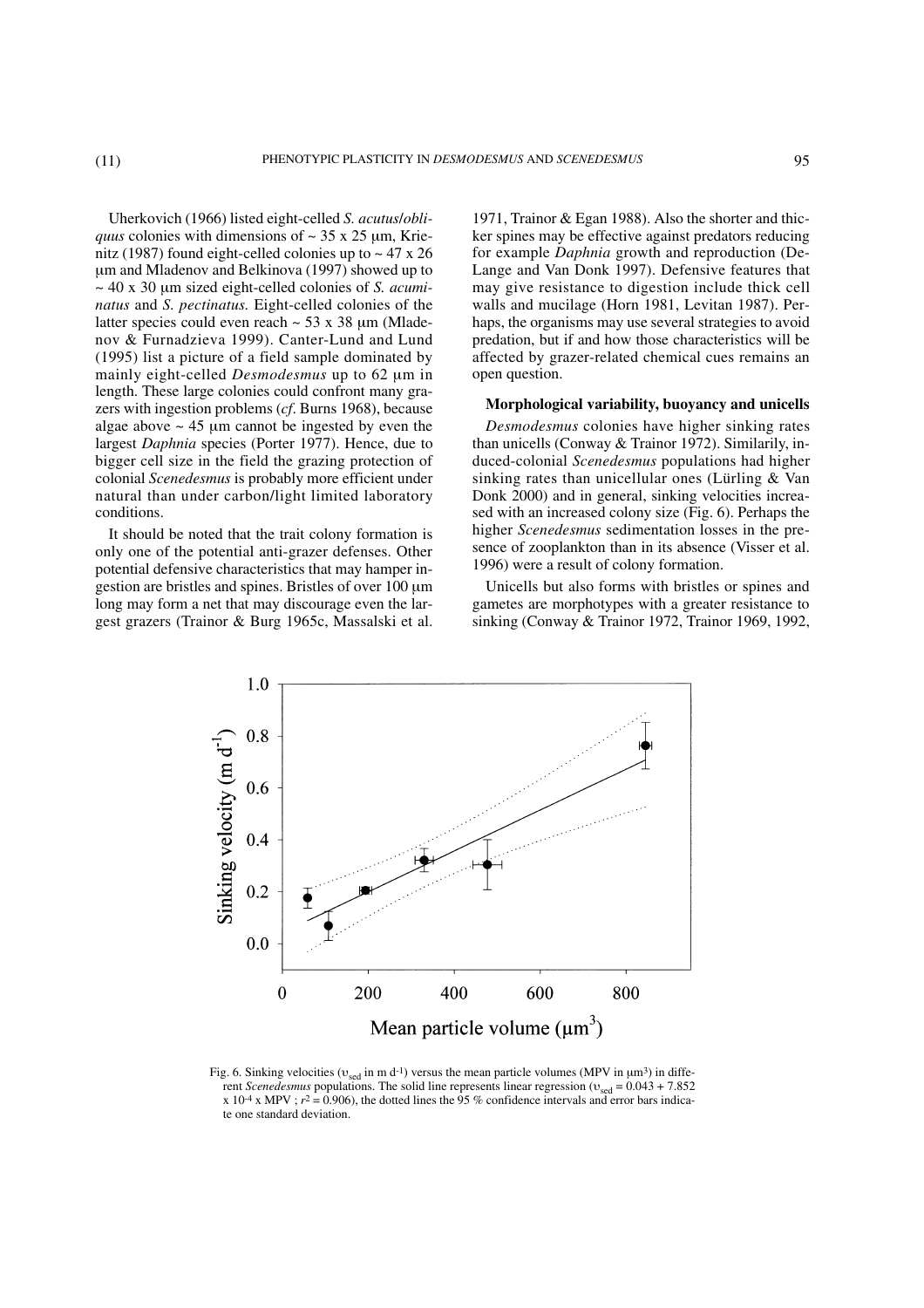Lukavsk´ y 1991). Hence, *Scenedesmus* unicells and small coenobia possessed a better buoyancy than large coenobia (Conway & Trainor 1972) allowing them to maintain a position in the upper water layers where conditions are favorable to support good growth (Siver & Trainor 1981). This means that the tax to be paid by *Scenedesmus* for the protective colonial morph is at least an enhanced chance of sinking out of the euphotic zone (Lürling & Van Donk 2000). At first interpreted as a cost, inasmuch sinking out of the euphotic zone should imply lower growth, sinking could, however, also be interpreted as an escape in time. *Scenedesmus* is capable of surviving prolonged periods of darkness (Dehning & Tilzer 1989), where colonies disinte-

grate and unicells may serve as inocula for subsequent blooms (Dehning & Tilzer 1989, Egan & Trainor 1989b,d). This led to a hypothetical seasonal life history of *Desmodesmus*/*Scenedemus* with unicells occurring in early spring (Egan & Trainor 1989b,d). But why would unicells occur only in spring, especially since sufficient literature data exist on unicellular *Scenedesmus* under a wide range of nutrients and cell densities ? In fact, in culture unicells may be very common (e.g. Hegewald 1982, Holtmann & Hegewald 1986, Lürling & Beekman 1999, Trainor 1998), even at cell density far above ca. 1000 cells.ml-1. Hence, low cell density (Egan & Trainor 1989b) does not seem a prerequisite for unicell development in several *Desmodesmus* and *Scenedesmus* strains. And why are there that few reports of unicellular *Desmodesmus* and *Scenedesmus* from the field ? One explanation could be that due to the activity of grazers unicells are produced only in very low numbers, which experience a high mortality ; protective colonies are being induced. Trainor (1979) observed that unicells disappeared when incubated in dialysis sacks in the field or when cultured in pond water in the laboratory. Interestingly, in another study ten years later the same strain produced unicells in water from the same pond (Egan & Trainor 1989b,d). Perhaps the activity of grazers had been involved in this plasticity and grazer-associated chemical cues might account for the different observations by Trainor (1979) and Egan & Trainor (1989b,d). Also colonial *D. abundans* from the field formed unicells in the laboratory (Fott 1968). Another reason may be that unicells are simply not recognized as *Scenedesmus*. Opening a textbook one will find *Desmodesmus* and *Scenedesmus* presented as «*a freshwater colonial green alga*» often supported with images of four-celled coenobia. Unicells may resemble species described in at least eight other green algal genera (Trainor 1998). Kessler and co-workers using sequence analyses of 18S rDNA showed that two taxa of the unicellular *Chlorella* were in fact unicellular *Scenedesmus* while one *Chlorella* and one *Kermatia* had to be designated to *Desmodesmus* (Kessler et al. 1997) !

A decade ago, an interesting dialogue took place between Trainor and Egan (1990) and Hegewald and Schmidt (1990) on *Lagerheimia hindakii* being the unicellular stage of *D. subspicatus* illustrative of the firmly anchored dogma of *Desmodesmus* and *Scenedesmus* being colonial. However, an investigation of literature data shows that the phenomenon of unicellular *Desmodesmus* and *Scenedesmus* is widespread in both genera (Table 5). Undoubtedly, the species list in table 4 is far from complete, but includes already more than 100 different strains and suggests that unicells may be common in both *Desmodesmus* and *Scenedesmus*. Yet environmental conditions determine which phenotypes will be produced. Therefore, analysis of the biological environment in which the organisms are collected could provide essential information on the expressed phenotypic plasticity in laboratory cultures. Moreover, it may provide an explanation for observed variations in closely related organisms to the same cue.

The hypothesized seasonal life-history cycle of *Desmodesmus* and *Scenedesmus* (Egan & Trainor 1989b,d) could involve biological aspects rather than merely abiotic influences. The cyclomorphosis observed in *Daphnia* was initially correlated to changes in water-temperature (e.g. Jacobs 1961, Brooks 1966),



Fig. 7. Hypothesized cycle for *Scenedesmus* in a lake. To pare down the mortality through grazing, colonies are formed in the presence of grazers, such as *Daphnia*. These colonies may experience higher sinking losses and could enter deeper water layers and the sediment, where colonies disintegrate and may be resuspended as inocula for subsequent blooms. On the sediment also gametes  $($   $\infty$   $)$  may be formed that could form quadriflagelatte zoospores and grow into large spherical zygotes from which unicells are being released.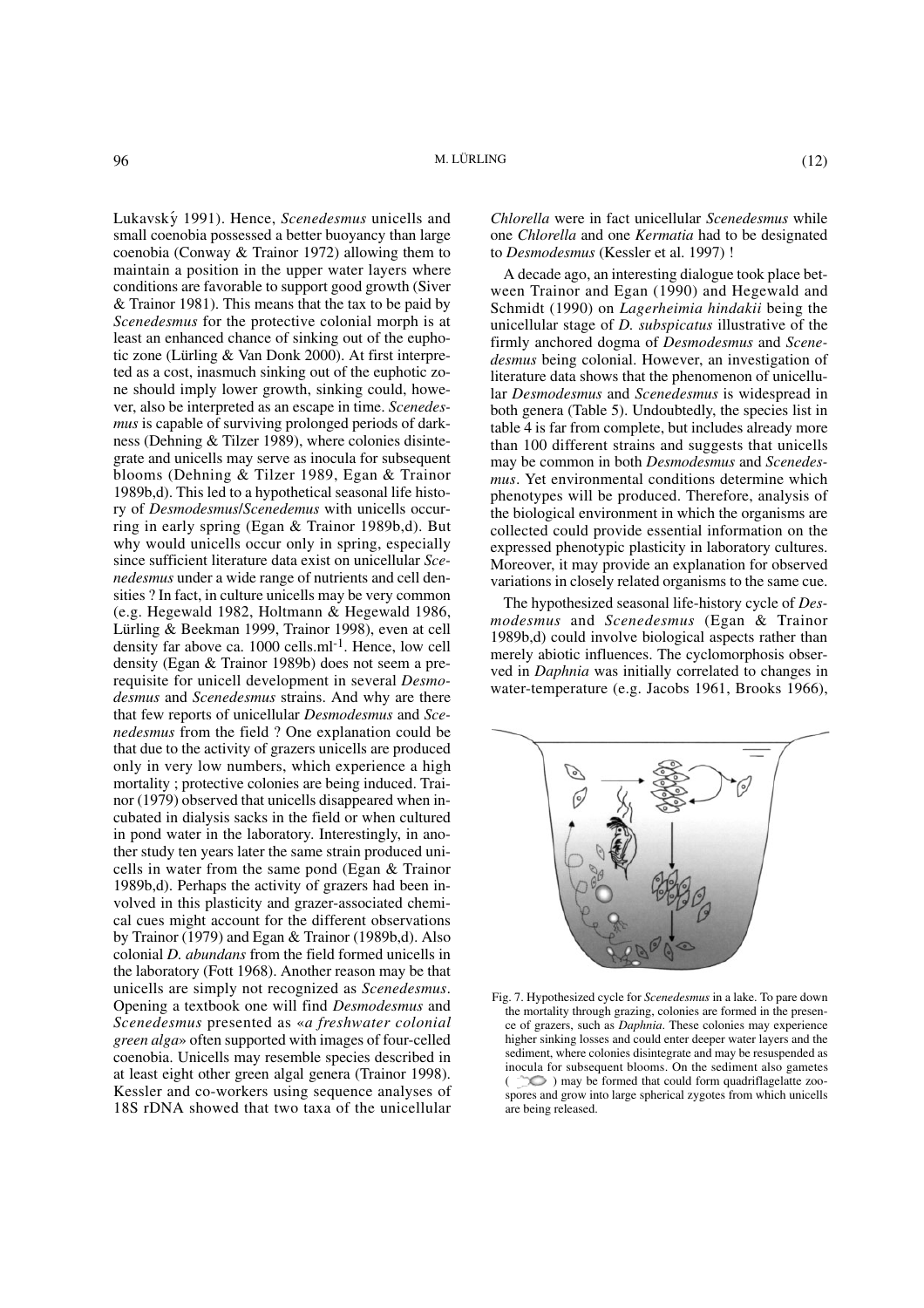| Table 5. Summary of <i>Desmodesmus</i> and <i>Scenedesmus</i> species for which the formation of unicells has been re- |  |  |  |
|------------------------------------------------------------------------------------------------------------------------|--|--|--|
| ported.                                                                                                                |  |  |  |

| <b>Desmodesmus</b>         | References                                                      |  |  |
|----------------------------|-----------------------------------------------------------------|--|--|
| D. abundans                | Fott (1968), Hegewald & Schnepf, E. (1991)                      |  |  |
| $D.$ armatus               | Swale (1967), Trainor & Egan (1990), Tukaj & Bohdanovicz (1995) |  |  |
| D. armatus var. longispina | Mur (1971)                                                      |  |  |
| D. bicellularis            | Hegewald (1989)                                                 |  |  |
| D. communis                | Egan & Trainor (1990)                                           |  |  |
| D. intermedius             | Hegewald et al. (1998a)                                         |  |  |
| D. kissii                  | Hegewald (1989), Trainor (1995)                                 |  |  |
| D. komarekii               | Hegewald (1989), Egan & Trainor (1990)                          |  |  |
| D. lunatus                 | Hegewald et al. (1998b)                                         |  |  |
| D. microspina              | Tukaj & Bohdanovicz (1995)                                      |  |  |
| D. opoliensis              | Mur (1971)                                                      |  |  |
| D. quadricauda             | Overbeck & Stange-Bursche (1966), Steenbergen (1978), Lürling & |  |  |
|                            | Beekman (1999)                                                  |  |  |
| D. subspicatus             | Hessen & Van Donk (1993), Trainor (1993), Lürling (1999)        |  |  |
| <b>Scenedesmus</b>         | References                                                      |  |  |
| S. acuminatus              | Krienitz (1987), Hegewald (1989), Mladenov & Furnadžieva (1995) |  |  |
| S. acutiformis             | Hegewald (1982, 1989)                                           |  |  |
| S. acutus                  | Krienitz (1987), Nagy-Tóth et al. (1992)                        |  |  |
| S. acutus f. alternans     | Krienitz (1987)                                                 |  |  |
| S. acutus f. costulatus    | Krienitz (1987)                                                 |  |  |
| S. falcatus                | Krienitz (1987), Mladenov & Furnadžieva (1995)                  |  |  |
| S. obliquus                | Hegewald (1982), Holtmann & Hegewald (1986), Wasmund (1992)     |  |  |
| S. obtusiusculus           | Kylin & Das (1967), Monahan (1977), Krienitz (1987)             |  |  |
| S. pectinatus              | Holtmann & Hegewald (1986)                                      |  |  |
| S. pseudobernardii         | Krienitz (1987)                                                 |  |  |
| S. regularis               | Hegewald et al. (2001)                                          |  |  |

but later predator kairomones appeared the causal factor (e.g. Hebert & Grewe 1985, Dodson 1988, Tollrian 1990, 1994). In *Desmodesmus* and *Scenedesmus*, among many factors, grazer kairomones may trigger the formation of eight-celled colonies that experience high sinking rates. Once colonies enter deeper water layers prolonged periods in darkness undoubtedly will result in colony disintegration, which could enhance the chance of being moved to upper water layers (Fig. 7). When *Scenedesmus* enters the top layer of the sediment colony disintegration together with the capability of surviving prolonged periods of darkness results in unicells that, after resuspension, may serve as inocula for subsequent blooms (Dehning & Tilzer 1989, Egan & Trainor 1989b,d). The sedimented algae form a thin surficial film of deposited material (Bengtsson & Hellström 1992), with a high proportion of algae and total biomass that could exceed the water column concentration by one or two orders of magnitude (Carrick et al. 1993). This means that with low temperature, low light, high algal densities and perhaps no excess of nitrogen the prerequisites for game-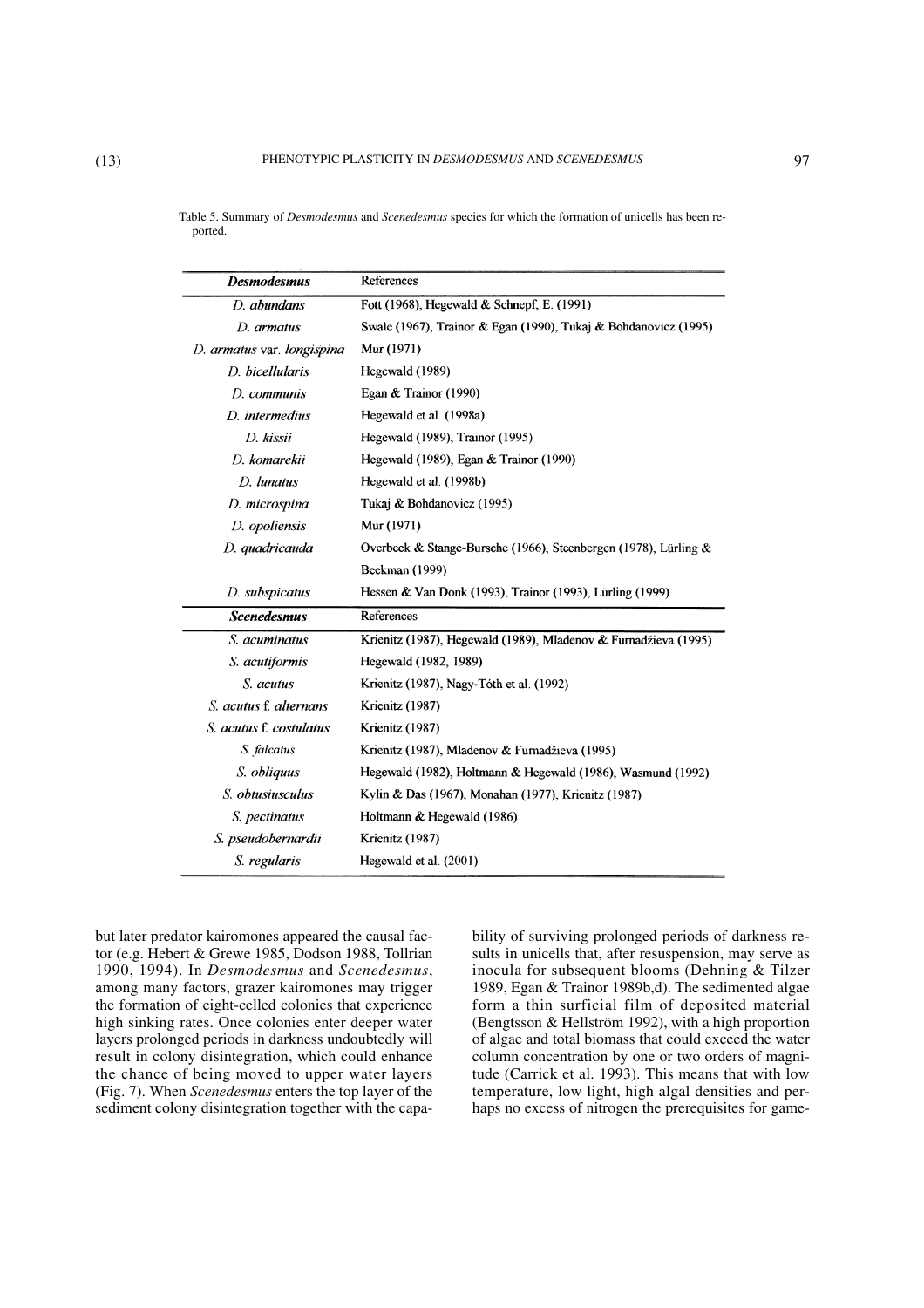te production could be fulfilled. Gametes and zygotes are flagellated and could contribute to the recruitment of *Desmodesmus* and *Scenedesmus* to the water column. The organisms released from the zygote appeared always unicells (Trainor 1998). Hypothesising that sexual reproduction is a characteristic of all *Desmodesmus* and *Scenedesmus*, all members of both genera may eventually be capable of the formation of unicells as has already been suggested by Trainor (1998).

## **Morphological variability in other phytoplankton organisms**

Phenotypic plasticity is not restricted to the *Scenedesmaceae*, but has been reported in many phytoplankton species, such as Chrysophytes (Sandgren 1988), green algae, cyanobacteria and diatoms (Trainor et al. 1971). In the dinophyte *Ceratium* variation in spine length and number of spines has been observed (Hutchinson 1967), but it is unclear if grazers could be of any influence. Filamentous cyanobacteria have been reported to appear as flakes in the presence of *Daphnia* but as single filaments in their absence (Lynch 1980, Holm et al. 1983). Yet, chemical cues from *Daphnia* appeared ineffective in inducing flakes in *Oscillatoria agardhii* and *Aphanizomenon flos-aqua* (Lürling 1999a). Similarly, chemicals released from *Daphnia ambigua* (Fulton III & Paerl 1987) or *D. magna* (Hessen & Van Donk 1993) appeared ineffective as colonyinducing agents in the cyanobacterium *Microcystis aeruginosa*. However, in three strains of *M. aeruginosa* the addition of *Daphnia* water resulted in significantly increased mean particle volumes (Lürling 1999a). Protozoan grazers caused a unicellular *Chlorella* culture to change into one dominated by eight-celled colonies (Boraas et al. 1998), whereas *Chlamydomonas* formed palmelloids in the presence of herbivorous zooplankton (Mikheeva and Kruchkova 1980). Hence, the presence of grazers has been reported to co-occur repeatedly with altered morphologies in phytoplankton, but chemical cues from grazers being among the most important causal factors is not strongly supported so far. Nonetheless, the phenomenon of *Daphnia*-induced colony formation seems not restricted to the genera *Desmodesmus* (Hessen & Van Donk 1993) and *Scenedesmus* (Lampert et al. 1994, Lürling 1998). Colonies were also formed when *Coelastrum* (Lürling 1999a, Van Donk et al. 1999) or *Actinastrum* (Yasumoto et al. 2000) were exposed to chemical cues released from *Daphnia*. These chemical cues alter the chemical environment, but it is the sum of all environmental factors operating which determines the environment and thereby the phenotypes that will be produced and are subjected to selection. The major selective forces are competition and predation and it could be postulated that different sets of environmental conditions (e.g. nutrients, light, temperature, and predation) could yield various morphologies. Research on phenotypic plasticity in algae would then benefit from the usage of different sets of environmental conditions (including both abiotic and biotic factors) and could eventually resolve which morphologies are produced under specific conditions. Many *Desmodesmus* and *Scenedesmus* appear almost always to be colonial, while numerous others may be mainly unicellular. It is challenging to classify the colonial ones as being protected and the unicells as being competitively superior and thus a worthwhile focus could be testing the hypothesis of a trade-off between competitively advantageous traits and defensive traits.

#### **Summarising**

*Desmodesmus* and *Scenedesmus* are characterised by a high degree of phenotypic plasticity, although strongly different among various strains. They are cosmopolitans and able to withstand harsh conditions, such as periods with strong grazing pressure. Under those conditions typical phenotypes, protective eight-celled colonies, could be produced. This induced defence is observed in many non-spiny *Scenedesmus* and some spiny *Desmodesmus*. The eight-celled colonies can be induced by herbivorous zooplankton chemical cues, but not by carnivorous zooplankton or fish ; hence, not by more general animal excretory products. The grazing activity of small sized grazers is reduced, but not of large *Daphnia*. Nonetheless, grazing protection of colonial *Scenedesmus* is probably more efficient under natural than under carbon/light limited laboratory conditions. As a result of the induction, colonies may experience higher sinking rates and even could disappear from the euphotic zone. Once entered deeper water layers colonies may disintegrate into unicells and on the sediment sexual reproduction is hypothesised to occur both enhancing the chance of resuspension and re-colonisation of the water column.

Phenotypic plasticity may be more widespread among algae than often assumed ; perhaps numerous organisms may produce several morphologies when subjected to different sets of environmental conditions.

#### **Acknowledgement**

ML was supported by a fellowship from the Royal Netherlands Academy of Arts and Sciences.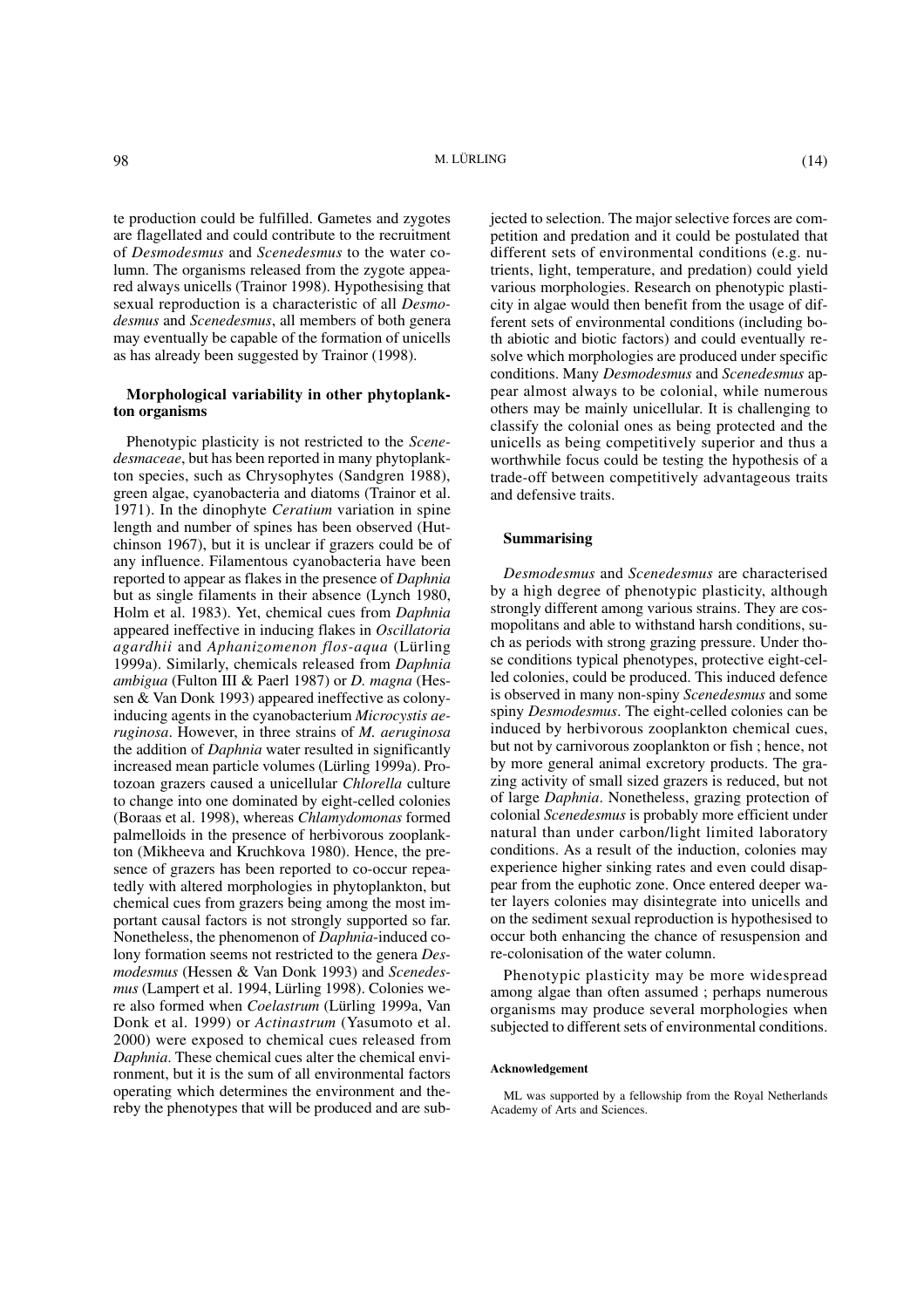#### **References**

- An S.S., Friedl T. & Hegewald E. 1999. Phylogenetic relationships of *Scenedesmus* and *Scenedesmus*-like coccoid green algae as inferred from ITS-2 rDNA sequence comparisons. *Plant Biol*., 1, 418-429.
- Bengtsson L. & Hellström T. 1992. Wind-induced resuspension in a small shallow lake. *Hydrobiologia*, 241, 163-172.
- Belkinova D. & Mladenov R. 2002. Morphological variability in clonal cultures of *Scenedesmus nygaardii* Hub.-Pest. And *Scenedesmus bernardii* G.M. Smith (Chlorophyta). *Algol. Stud*., 104, 123-128.
- Boraas M.E., Seale D.B. & Boxhorn J.E. 1998. Phagotrophy by a flagellate selects for colonial prey : a possible origin of multicellularity. *Evol. Ecol*., 12, 153-164.
- Brooks J. 1966. Cyclomorphosis, turbulence and overwintering in *Daphnia*. *Verh. int. Ver. Limnol.*, 16, 1653-1659.
- Burns C.W. 1968. The relationship between body size of filterfeeding Cladocera and the maximum size of particles ingested. *Limnol. Oceaonogr.*, 13, 675-678.
- Cain J.R. & Trainor F.R. 1976. Regulation of gametogenesis in *Scenedesmus obliquus. J. Phycol*., 12, 383-390.
- Canter-Lund H. & Lund J.W.G. 1995. *Freshwater Algae. Their microscopic world explored.* Biopress Ltd., Bristol, 360 pp.
- Carrick H.J., Aldridge F.J. & Schelske C.L. 1993. Wind influences phytoplankton biomass and composition in a shallow, productive lake. *Limnol. Oceanogr.*, 38, 1179-1192.
- Chodat R. 1926. *Scenedesmus* étude de génétique, de systématique expérimentale et d'hydrobiologie. *Rev. Hydrobiol.*, 3, 71-258.
- Conway K. & Trainor F.R. 1972. *Scenedesmus* morphology and floatation. *J. Phycol.*, 8, 138-143.
- Corradi M.G., Gorbi G. & Bassi M. 1995. Hexavalent Chromium induces gametogenesis in the freshwater alga *Scenedesmus acutus. Ecotoxicol. Environ. Saf.*, 30, 106-110.
- Dehning I. & Tilzer M.M. 1989. Survival of *Scenedesmus acuminatus* (Chlorophyceae) in darkness. *J. Phycol*., 25, 509-515.
- DeLange H.J. & Van Donk E. 1997. Effects of UVB-irradiated algae on life history traits of *Daphnia pulex. Freshwater Biol.*, 38, 711-720.
- Dodson S.I. 1988. Cyclomorphosis in *Daphnia* galeata *mendotea* Birge and *daphnia retrocurva* Forbes as a predator-induced response. *Freshw. Biol.*, 19, 109-114.
- Egan P.F. & Trainor F.R. 1989a. Gamete production in *Scenedesmus armatus* (Chod.) Chod. *J. Phycol.,* 25, 15.
- Egan P.F. & Trainor F.R. 1989b. Low cell density : the unifying principle for unicell development in *Scenedesmus* (Chlorophyceae). *Br. Phycol. J*., 24, 271-283.
- Egan P.F. & Trainor F.R. 1989c. The effect of media and inoculum size on the growth and morphological development of *Scenedesmus* communis Hegew. (Chlorophyceae) in culture. *Arch. Hydrobiol*., 117, 77-95.
- Egan P.F. & Trainor F.R. 1989d. The role of unicells in the polymorphic *Scenedesmus armatus. J. Phycol*., 25, 65-70.
- Egan P.F. & Trainor F.R. 1990. Phenotypic plasticity in *Scenedesmus communis* (Chlorophyceae). I. Relationship of *S. communis* to *S. komarekii. J. Phycol*., 26, 367-376.
- Egan P.F. & Trainor F.R. 1991. Phenotypic plasticity in *Scenedesmus* communis (Chlorophyceae). II. Examples of algal cycloand noncyclomorphosis. *Am. J. Bot.*, 78, 37-52.
- Fott B. 1968. *Chodatella* stages in *Scenedesmus*. *Acta Univ. Carol. Biol.*, 1967, 189-196.
- Franck A. 1995. *Daphnia*inducierte Coenobienbildung bei *Scenedesmus acutus* : physiologische und biochemische Aspekte. Diplomarbeit, Fachochschule Lübeck (In German).
- Fulton III R.S. & Paerl H.W. 2000. Effects of colonial morphology on zooplankton utilization of algal resources during blue-green algal (*Microcystis aeruginosa*) blooms. *Limnol. Oceanogr*., 32, 634-644.
- Goldman J.C., Porcella D.B., Middlebrooks E.J. & Toerien D.F. 1972. — The effects of carbon on algal growth. *Wat. Res*., 6, 637-679.
- Goldman J.C., Oswald W.J. & Jenkins D. 1974. The kinetics of inorganic carbon limited algal growth. *J. WPCF*, 46, 554-574.
- Goldman J.C., McCarthy J.J. & Peavey D.G. 1979. Growth rate influence on the chemical composition of phytoplankton in oceanic waters. *Nature*, 279, 310-315.
- Goulder R. 1972. Grazing by the ciliated protozoon *Loxodus magnus* on the alga *Scenedesmus* in a eutrophic pond. *Oikos*, 23, 109-115.
- Grover J.P. 1989. Effects of Si : P supply ratio, supply variability, and selective grazing in the plankton : :An experiment with natural algal and protistan assemblage. *Limnol. Ocenanogr*., 34, 349-367.
- Gurevitch J., Morrison J.A. & Hedges L.V. 2000. The interaction between competition and predation : a meta-analysis of field experiments. *Am. Nat.*, 155, 435-453.
- Hebert P.D.N. & Grewe P.M. 1985. *Chaoborus*-induced shifts in the morphology of *Daphnia ambigua. Limnol. Oceanogr*., 30, 1291-1297.
- Hegewald E. 1978. Eine neue Unterteilung der Gattung *Scenedesmus* Meyen. *Nova Hedwigia,* 30, 343-376.
- Hegewald E. 1982. Taxonomic-morphological studies of *Scenedesmus* isolates from culture collections. *Algol. Stud*., 29, 375-406.
- Hegewald E. 1989. The *Scenedesmus* strains of the culture collection of the university of Texas at Austin (UTEX). *Algol. Stud*., 55, 153-189.
- Hegewald E. 2000. New combinations in the genus *Desmodesmus* (Chlorophyceae, Scenedesmaceae). *Algol. Stud*., 96, 1-18.
- Hegewald E. & Silva P. 1988. An annotated catalogue of *Scenedesmus* and nomenclaturally related genera including original descriptions and figures. *Bibl. Phycol*., 80, 1-587.
- Hegewald E. & Schmidt A. 1991. *Lagerheimia hindakii* is not the unicellular stage of *Scenedesmus*. *J. Phycol.*, 27, 555.
- Hegewald E. & Schnepf E. 1991. *Scenedesmus abundans* (Kirchn.) Chod., an older name for *Chlorella fusca* Shih. Et Krauss. *Arch. Protistenkd.*, 139, 133-176.
- Hegewald E., An S.S. & Tsarenko P. 1998a. Revision of *Scenedesmus intermedius* Chod. (Chlorophyta, Chlorococcales). *Algol. Stud*., 88, 67-104.
- Hegewald E., An S.S., Schnepf E. & Tsarenko P. 1998b. Taxonomy and cell wall ultrastructure of *Scenedesmus lunatus* (Chlorophyta, Chlorococcales). *Algol. Stud*., 91, 11-25.
- Hegewald E., Stojkovic-Tadic S., Belkinova D. & Mladenov R. 2001. — *Scenedesmus regularis* Svir. (Chlorophyta, Chlorophyceae), its taxonomy and salt stress response. *Algol. Stud*., 102, 147-159.
- Hessen D.O. & Van Donk E. 1993. Morphological changes in *Scenedesmus* induced by substances released from *Daphnia*. *Arch. Hydrobiol*., 127, 129-140.
- Holm N.P., Ganf G.G. & Shapiro J. 1983. Feeding and assimilation rates of *Daphnia pulex* fed *Aphanizomenon flos-aqua. Limnol. Oceanogr*., 28, 677-687.
- Holtmann T. & Hegewald E. 1986. The influence of nutrient solutions on the variability of the genus *Scenedesmus* subgenus *Acutodesmus*. *Algol. Stud*., 44, 365-380.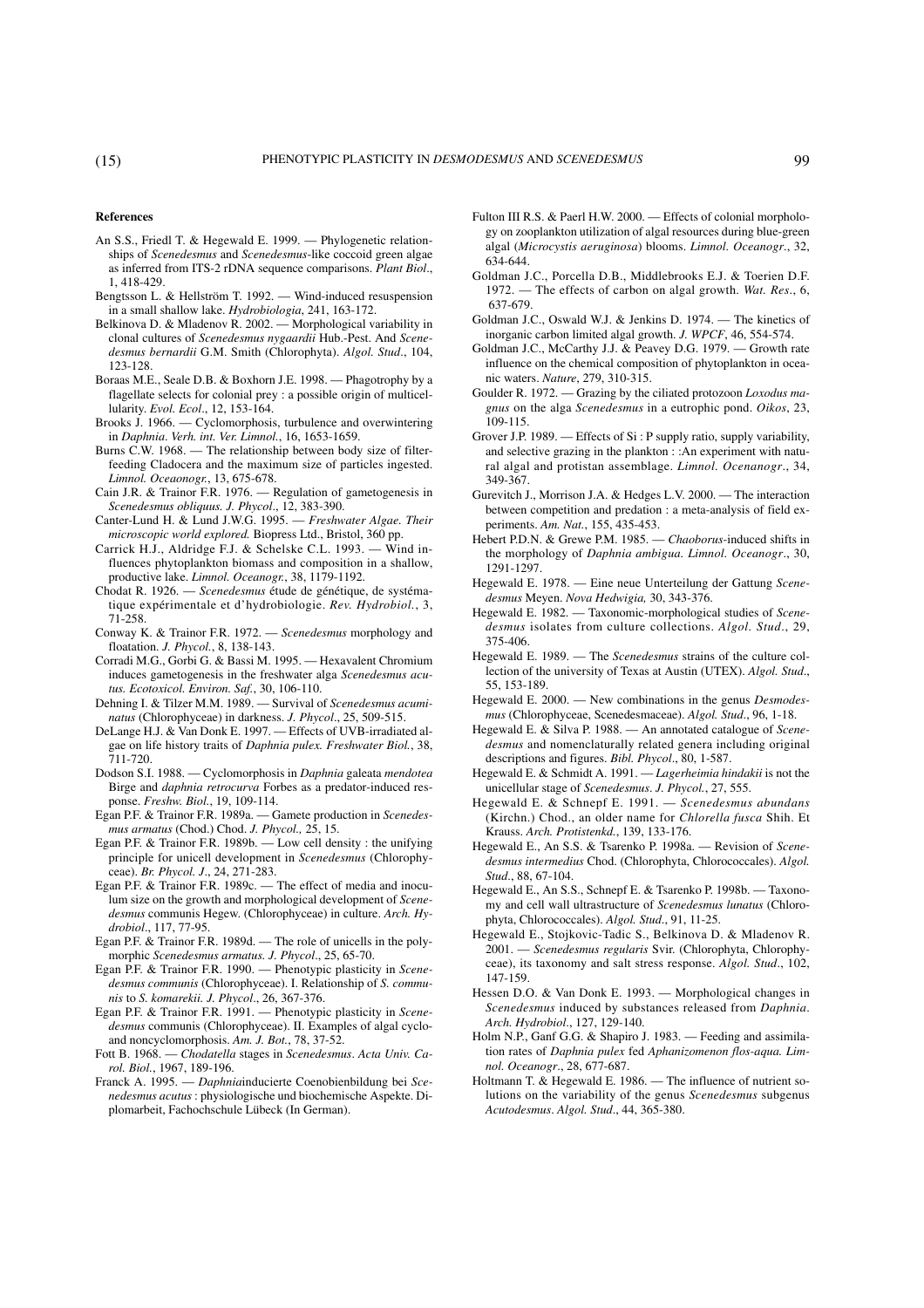- Horn W. 1981. Phytoplankton losses due to zooplankton grazing in a drinking water reservoir. *Int. Revue Ges. Hydrobiol*., 66, 787-810.
- Hutchinson G.E. 1967. *A Treatise on Limnology*. II. I*ntroduction to Lake Biology and the limnoplankton*. John Wiley & Sons, New York. 1115 pp.
- Jacobs J. 1961. Cyclomorphosis in *Daphnia galeata mendotae* Birge, a case of environmentally controlled allometry. *Arch. Hydrobiol*., 58, 7-71.
- Kessler E., Schäfer M., Hümmer C., Kloboucek A. & Huss V.A.R. 1997. — Physiological, biochemical, and molecular characters for the taxonomy of the subgenera of *Scenedesmus* (Chlorococcales, Chlorophyta). *Bot. Acta*, 110, 244-250.
- Krienitz K. 1987. Studies to the morphology and taxonomy of the subgenus *Acutodesmus* (Chlorellales). *Algolog. Stud*., 46, 1-37.
- Kylin A. & Das G. 1967. Calcium and strontium as micronutrients and morphogenetic factors for *Scenedesmus*. *Phycologia*, 6, 201-210.
- Lampert W., Rothhaupt K.O. & von Elert E. 1994. Chemical induction of colony formation in a green alga (*Scenedesmus acutus*) by grazers (*Daphnia*). *Limnol. Oceanogr*., 39, 1543-1550.
- Levitan C. 1987. Formal stability analysis of a planktonic freshwater community. Pages 71-100 in Kerfoot W.C. & Sih A. (eds). *Predation. Direct and indirect impacts on aquatic communities*. Univ. Press of New England.
- Lukavský J. 1991. Motile cells in *Scenedesmus obliquus* in outdoor mass culture. *Arch. Protistenkd*., 140, 345-348.
- Lukavský J. & Cepák V. 1998. Motile cells in outdoor mass culture of *Scenedesmus obliquus* II. *Algol. Stud*., 91, 101-108.
- Lürling M. 1998. Effect of grazing-associated infochemicals on growth and morphological development in *Scenedesmus acutus* Meyen (Chlorophyceae). *J. Phycol*., 34, 578-586.
- Lürling M. 1999a. The smell of water. Grazer-induced colony formation in *Scenedesmus*. Wageningen University, ISBN 90- 5808-046-3, 270 pp.
- Lürling M. 1999b. Grazer-induced coenabial formation in clonal cultures of *Scenedesmus obliquus* (Chlorococcales, Chlorophyceae). *J. Phycol.*, 35, 19-23.
- Lürling M. *Submitted*. The effect of substances from different zooplankton species and fish on the induction of defensive morphology in the green alga *Scenedesmus*. *J. Plankton Res.*
- Lürling M. & Beekman W. 1999. Grazer-induced defenses in *Scenedesmus* (Chlorococcales ; Chlorophyceae) : coenobium and spine formation. *Phycologia*, 38, 368-376.
- Lürling M. & Van Donk E. 1996. Zooplankton-induced unicellcolony transformation in *Scenedesmus acutus* and its effect on growth of herbivore *Daphnia*. *Oecologia*, 108, 432-437.
- Lürling M. & Van Donk E. 1997a. Morphological changes in *Scenedesmus* induced by infochemicals released in situ from zooplankton grazers. *Limnol. Oceanogr*., 42, 783-788.
- Lürling M. & Van Donk E. 1997b. Life history consequences for *Daphnia pulex* feeding on nutrient limited phytoplankton. *Freshwater Biol.*, 38, 693-709.
- Lürling M. & Van Donk E. 1999. Grazer-induced colony formation in *Scenedesmus acutus* Meyen (Chlorophyceae), Ecomorph expression at different temperatures. *J. Phycol.*, 35, 1120-1126
- Lürling M. & Van Donk E. 2000. Grazer-induced colony formation in *Scenedesmus* : Costs of being colonial ? *Oikos*, 88, 111-118.
- Lürling M., De Lange H.J.& Van Donk E. 1997. Changes in food quality of the green alga *Scenedesmus* induced by *Daphnia* infochemicals : biochemical composition and morphology. *Freshwater Biol*., 38, 619-628.
- Lürling M., Van Donk E. & Beekman-Lukassen W. 2000. Algal concentration affects grazer-induced colony formation in *Scenedesmus obliquus* (Turpin) Kützing (Chlorophyceae). *Verh. Internat. Verein. Limnol.*, 27, 2124-2127.
- Lynch M. 1980. *Aphanizomenon* blooms : Alternate control and cultivation by *Daphnia pulex*. Pages 299-304 in Kerfoot W.C. (ed). *Evolution and ecology of zooplankton communities*. University Press of New England, Hanover.
- Massalski A., Trainor F.R. &. Shubert. E. 1971. Wall ultrastructure of *Scenedesmus* culture N46. *Arch. Microbiol*., 96, 145-153.
- Mikheeva T.M. & Kruchkova H.M. 1980. Morphological changes in *Chlamydomonas* sp and *Scenedesmus acuminatus* in the presence of zooplankton. *Botanica*, 5, 60-63.
- Mladenov R. & Belkinova D. 1997. Variability of *Scenedesmus acuminatus* (Lagerh.) Chod. and *Scenedesmus pectinatus* Meyen in nutrient solutions with different NaCl concentrations. *Arch. Protistenkd*., 147, 393-399.
- Mladenov R. & Furnadzieva S. 1995. Morphological variability of the clonal cultures of *Scenedesmus falcatus* Chod. and *Scenedesmus acuminatus* (Lagerh.) Chod.) *Algolog. Stud*., 79, 93-107.
- Mladenov R. & Furnadzieva S. 1999. Ontogenetic changes in clonal cultures of *Scenedesmus* acuminatus (Lagerh.) Chod. and *Scenedesmus pectinatus* Meyen. *Algol. Stud*., 92, 35-46.
- Monahan T. 1977. Effects of organic phosphate on the growth and morphology of *Scenedesmus obtusiusculus* (Chlorophyceae). *Phycologia*, 16, 133-137.
- Mur L.R. 1971. *Scenedesmus* in brak water (in *Dutch*) PhD thesis, University of Amsterdam 167 pp.
- Nagy-tóth F., Péterfi L.I. & Fodorpataki L. 1992. Effects of carbon sources on the morphology and structure of *Scenedesmus acutus* Meyen. *Acta Bot. Hung*., 37, 295-316.
- Nilshammar M. & Walles B. 1974. Electron microscope studies on cell differentiation in synchronized cultures of the green alga *Scenedesmus*. *Protoplasma*, 79, 317-332.
- Overbeck J. & Stange-Bursche M.-E. 1966. Experimentelle Untersuchungen zum Coenobienform wechsel von *Scenedesmus qua*dricauda (Turp.) Bréb. *Ber. Deutsch. Bot. Ges.,* 78, 357-372.
- Porter K.G. 1977. The plant-animal interface in freshwater ecosystems. *Am. Sci.*, 65, 159-170.
- Ramos-Cárdenas A. & de Lara-Isassi G. 1985. The effect of nutrients in the development of algal populations (*Scenedesmus* spp.). *Arch. Hydrobiol.Beih. Ergebn. Limnol.*, 20, 63-69.
- Sandgren C.D. 1988. The ecology of chrysophyte flagellates : their growth and perennation strategies as freshwater phytoplankton. in Sandgren C.D. (ed). *Growth and reproductive strategies of freshwater phytoplankton*. Cambridge University Press, Cambridge, pp 442.
- Schindler D.W. 1971. Carbon, nitrogen and phosphorus and the eutrophication of freshwater lakes. *J. Phycol*., 7, 321-329.
- Schindler D.W., Brunskill G.J. & Emerson S. 1972. Atmospheric carbon dioxide : its role in maintaining phytoplankton standing crops. *Science*, 177, 1192-1194.
- Senger H. & Fleischhacker P. 1978. Adaptation of the photosynthetic apparatus of *Scenedesmus obliquus* to strong and weak light conditions. I. Differences in pigments, photosynthetic capacity, quantum yield and dark reactions. *Physiol. Plant.*, 43, 35-42.
- Siver P. & Trainor F.R. 1981. Morphological control and physiology of *Scenedesmus* strain 170. *Phycologia*, 20, 1-11
- Skulberg O.M. & Skulberg R. 1990. Research with algal cultures. NIVA's culture collection of algae. *NIVA-report* ISBN 82-551743-6.
- Smith G.M. 1914. The cell structure and colony formation in *Scenedesmus*. *Arch. Protistenkd*., 32, 278-297.